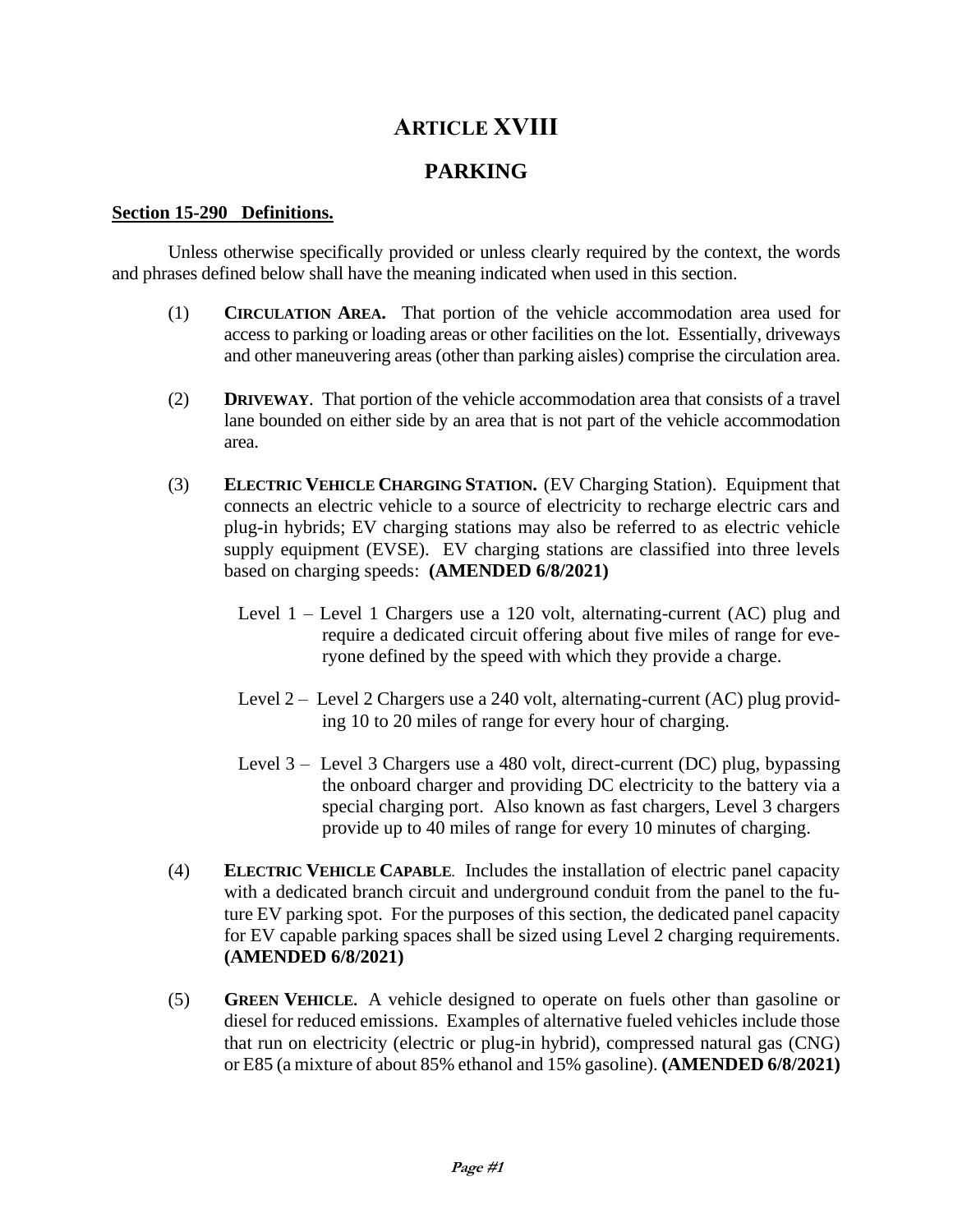- (6) **GROSS FLOOR AREA.** The total area of a building measured by taking the outside dimensions of the building at each floor level intended for occupancy or storage.
- (7) **LOADING AND UNLOADING AREA**. That portion of the vehicle accommodation area used to satisfy the requirements of Section 15-300.
- (8) **PARKING AREA AISLES.** That portion of the vehicle accommodation area consisting of lanes providing access to parking spaces. **(AMENDED 2/4/86)**
- 9) **PARKING SPACE**. A portion of the vehicle accommodation area set for the parking of one vehicle.
- (10) **VEHICLE ACCOMMODATION AREA**. That portion of a lot that is used by vehicles for access, circulation, parking and loading and unloading. It comprises the total of circulation areas, loading and unloading areas, and parking areas.
- (11) **VEHICLE STORAGE AREA.** That portion of a vehicle accommodation area used in connection with a 9.200 or 9.400 classification use as a place to park vehicles temporarily while they are waiting to be worked on or pending the pick-up of such vehicles by their owners.

## **Section 15-291 Number of Parking Spaces Required.**

(a) Subject to Section 15-292.1, all developments shall provide a sufficient number of parking spaces to accommodate the number of vehicles that ordinarily are likely to be attracted to the development in question. In addition, all 9.200 and 9.400 classification uses shall provide sufficient vehicle storage area to accommodate the number of vehicles likely to be on the premises awaiting work or pending removal of their owners. **(AMENDED 2/4/86; 5/18/04)**

(b) The presumptions established by this article are that: *(i)* a development must comply with the parking standards set forth in subsection (g) to satisfy the requirement stated in subsection (a), and *(ii)* any development that does meet these standards is in compliance. However, the Table of Parking Standards is only intended to establish a presumption and should be flexibly administered, as provided in Section 15-292.

(c) Uses in the Table of Parking Requirements [subsection (g)], are indicated by a numerical reference keyed to the Table of Permissible Uses, Section 15-146. When determination of the number of parking spaces required by this table results in a requirement of a fractional space, any fraction of one-half or less may be disregarded, while a fraction in excess of one-half shall be counted as one parking space.

(d) With respect to any parking lot that is required to be paved (see Section 15-296): **(AMENDED 9/13/83)**

> (1) The number of parking spaces required by this article may be reduced by a total of one space if the developer provides a bike rack or similar device that offers a secure parking area for at least five bicycles.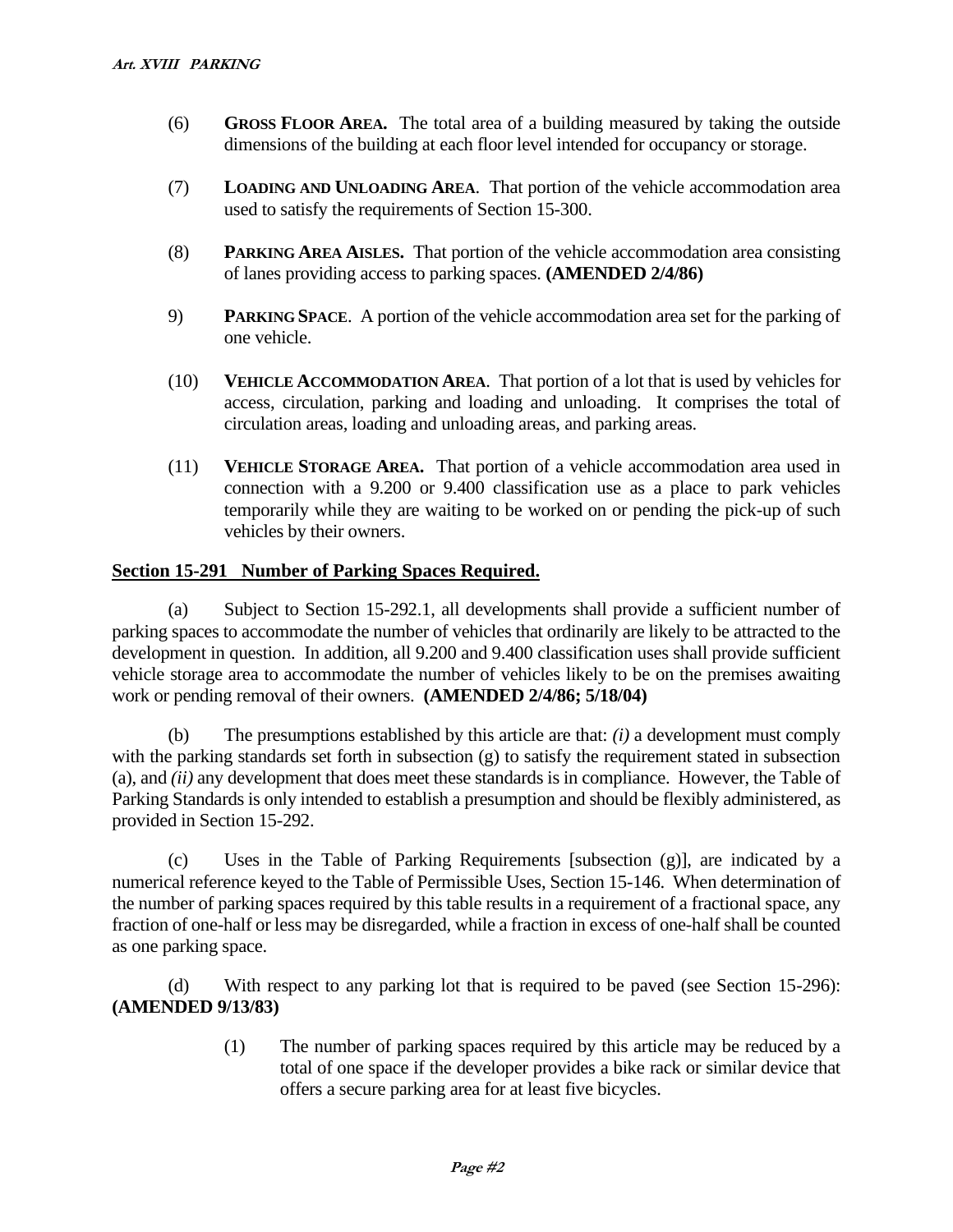(2) In non-residential districts, the number of parking spaces required by this article may be reduced by one space for each motorcycle pad provided, up to a total of five percent of the required number of spaces.

(e) Whenever a building is constructed with the intention that it be used in whole or in part for use classification 2.120, 2.220, 2.320, 3.120, or 3.220, the building shall be constructed on the lot in such a manner that sufficient usable space remains on the lot to add the additional parking spaces that would be required to convert the use of the building entirely to use classification 2.110, 2.210, 2.310, 3.110, or 3.210. In addition, whenever a developer proposes to construct a building to be used for purposes that require a lesser number of parking spaces than other uses to which the building might well be put at some future date, the administrator shall send to the developer a certified letter explaining that sufficient space should be left on the lot to add parking spaces at a later time if required. **(AMENDED 2/4/86)**

(f) The Council recognizes that the Table of Parking Requirements set forth in subsection (g) cannot and does not cover every possible situation that may arise. Therefore, in cases not specifically covered, the permit-issuing authority is authorized to determine the parking requirements using this table as a guide. In addition, the Town Council may authorize a reduction of up to 25 percent in the parking requirement when approving a Village Mixed Use Master Plan or Special Use Permit-A or an Office/Assembly development Special Use Permit-A. Land necessary to meet the full, presumptive, parking requirement must be identified during the plan approval process and must be reserved should the need for additional parking arise in the future**. (AMENDED 5/25/99)**

|                | PART I.                                                                                                                                                                                                                                                                                                                                                                                                                                                                                                                                                              |  |  |  |
|----------------|----------------------------------------------------------------------------------------------------------------------------------------------------------------------------------------------------------------------------------------------------------------------------------------------------------------------------------------------------------------------------------------------------------------------------------------------------------------------------------------------------------------------------------------------------------------------|--|--|--|
| <b>USE</b>     | PARKING REQUIREMENT (EXCEPT AS NOTED IN PART II OF THIS TABLE)                                                                                                                                                                                                                                                                                                                                                                                                                                                                                                       |  |  |  |
| 1.100          | 2 spaces per dwelling unit plus one space per room rented out in each dwelling unit<br>(see Accessory Uses, Section 15-150). These required spaces shall be in addition to<br>any space provided within an enclosed or partially enclosed garage. (AMENDED<br>2/24/84; 8/27/96)                                                                                                                                                                                                                                                                                      |  |  |  |
| 1.200          | 2 spaces for each dwelling unit, except that one bedroom units require only one space.                                                                                                                                                                                                                                                                                                                                                                                                                                                                               |  |  |  |
| 1.300          | With respect to multi-family units located in buildings where each dwelling unit has<br>an entrance and living space on the ground floor, the requirement shall be $1\frac{1}{2}$ spaces<br>for each one bedroom unit and 2 spaces for each unit with two or more bedrooms.<br>Multi-family units limited to persons of low- or moderate-income or the elderly require<br>only 1 space per unit. All other multi-family units require 1 space for each bedroom<br>in each unit plus 1 additional space for every four units in the development.<br>(AMENDED 5/10/83) |  |  |  |
| 1.340<br>1.350 | 1 space per every four dwelling units. (AMENDED 1/11/00)<br>2 spaces for each dwelling unit, except that one bedroom units require only one<br>space. (AMENDED 10/22/19)                                                                                                                                                                                                                                                                                                                                                                                             |  |  |  |

(g) Table of Parking Requirements **(AMENDED 11/28/06)**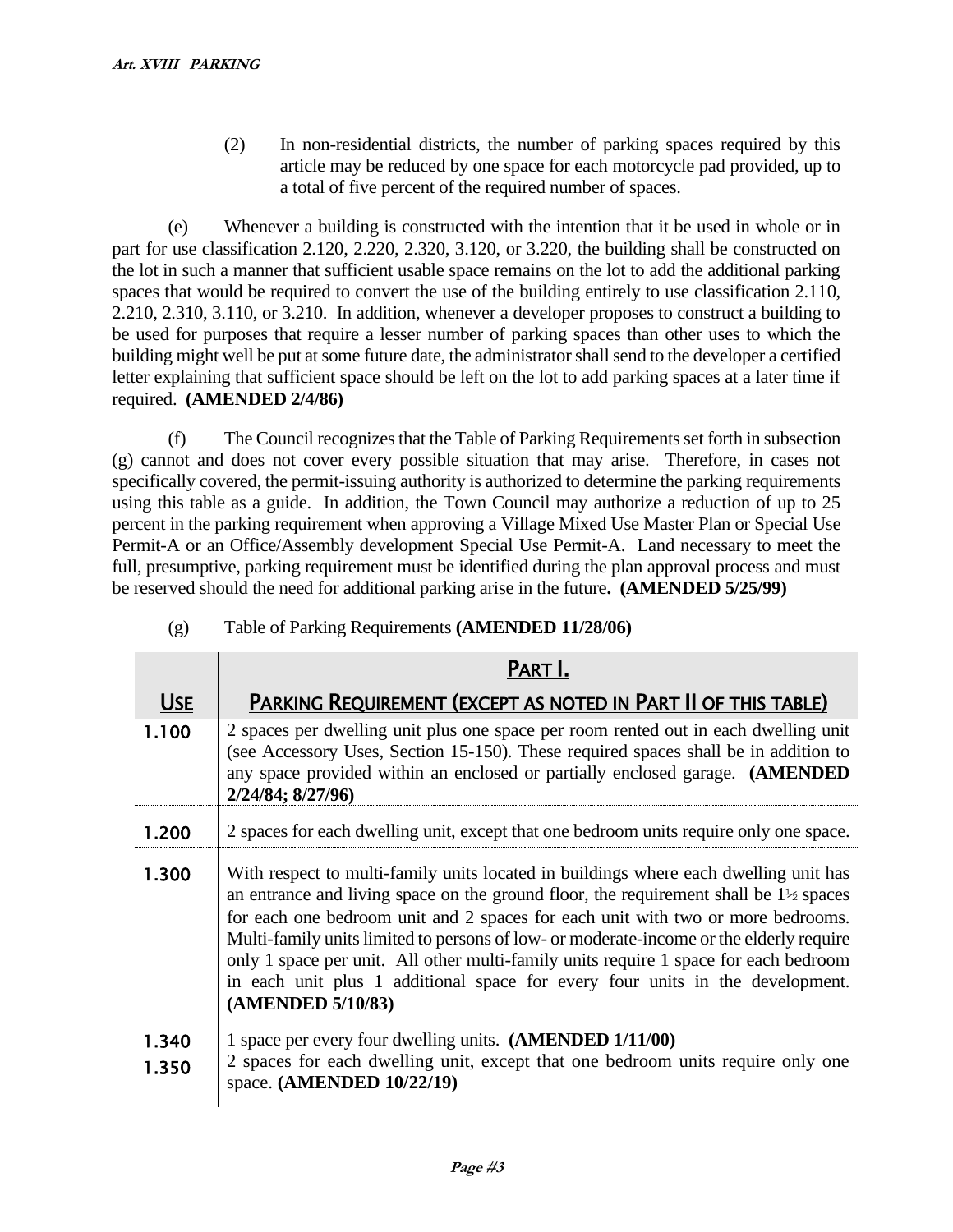|                      | PART I.                                                                                                                                                                                                                                                                    |  |  |  |
|----------------------|----------------------------------------------------------------------------------------------------------------------------------------------------------------------------------------------------------------------------------------------------------------------------|--|--|--|
| <b>USE</b>           | PARKING REQUIREMENT (EXCEPT AS NOTED IN PART II OF THIS TABLE)                                                                                                                                                                                                             |  |  |  |
| 1.410<br>1.420       | 1 space for each bedroom.                                                                                                                                                                                                                                                  |  |  |  |
| 1.430                | 1 space for each room to be rented.                                                                                                                                                                                                                                        |  |  |  |
| 1.510                | 1 space per room plus additional spaces for restaurant or other facilities. (AMENDED<br>11/28/06)                                                                                                                                                                          |  |  |  |
| 1.61<br>1.62<br>1.63 | 3 spaces for every five beds except for uses exclusively servicing children under 16, in<br>which case 1 space for every 3 beds shall be required.                                                                                                                         |  |  |  |
| 1.900<br>1.910       | 4 spaces for offices of physicians or dentists; 2 spaces for attorneys; 1 space for all<br>others.<br>4 spaces for offices of physicians or dentists; 2 spaces for attorneys; 1 space for all<br>others, plus one space for each non-resident employee. (AMENDED 10/22/19) |  |  |  |
| 2.110                | 1 space per 200 square feet of gross floor area.                                                                                                                                                                                                                           |  |  |  |
| 2.120<br>2.130       | 1 space per 400 square feet of gross floor area.                                                                                                                                                                                                                           |  |  |  |
| 2.140                | 1 space per 200 square feet of gross floor area plus reservoir lane capacity equal to<br>three spaces per window. (AMENDED 2/4/86)                                                                                                                                         |  |  |  |
| 2.150                | 1 space per 200 square feet in the portion of the building to be used for retail sales plus<br>1 space for every two employees on the maximum shift. (AMENDED 4/15/97)                                                                                                     |  |  |  |
| 2.210                | 1 space per 200 square feet of gross floor area. (AMENDED 2/4/86)                                                                                                                                                                                                          |  |  |  |
| 2.220<br>2.230       | 1 space per 400 square feet of gross floor area.                                                                                                                                                                                                                           |  |  |  |
| 2.240<br>2.250       | 1 space per 200 square feet of gross floor area plus reservoir lane capacity equal to<br>three spaces per window. (AMENDED 10/23/18)                                                                                                                                       |  |  |  |
| 2.310                | 1 space per 200 square feet of gross floor area.                                                                                                                                                                                                                           |  |  |  |
| 2.320                | 1 space per 400 square feet of gross floor area.                                                                                                                                                                                                                           |  |  |  |
| 2.330                | 1 space per 400 square feet of gross floor area.                                                                                                                                                                                                                           |  |  |  |
| 3.110                | 1 space per 200 square feet of gross floor area.                                                                                                                                                                                                                           |  |  |  |
| 3.120                | 1 space per 400 square feet of gross floor area.                                                                                                                                                                                                                           |  |  |  |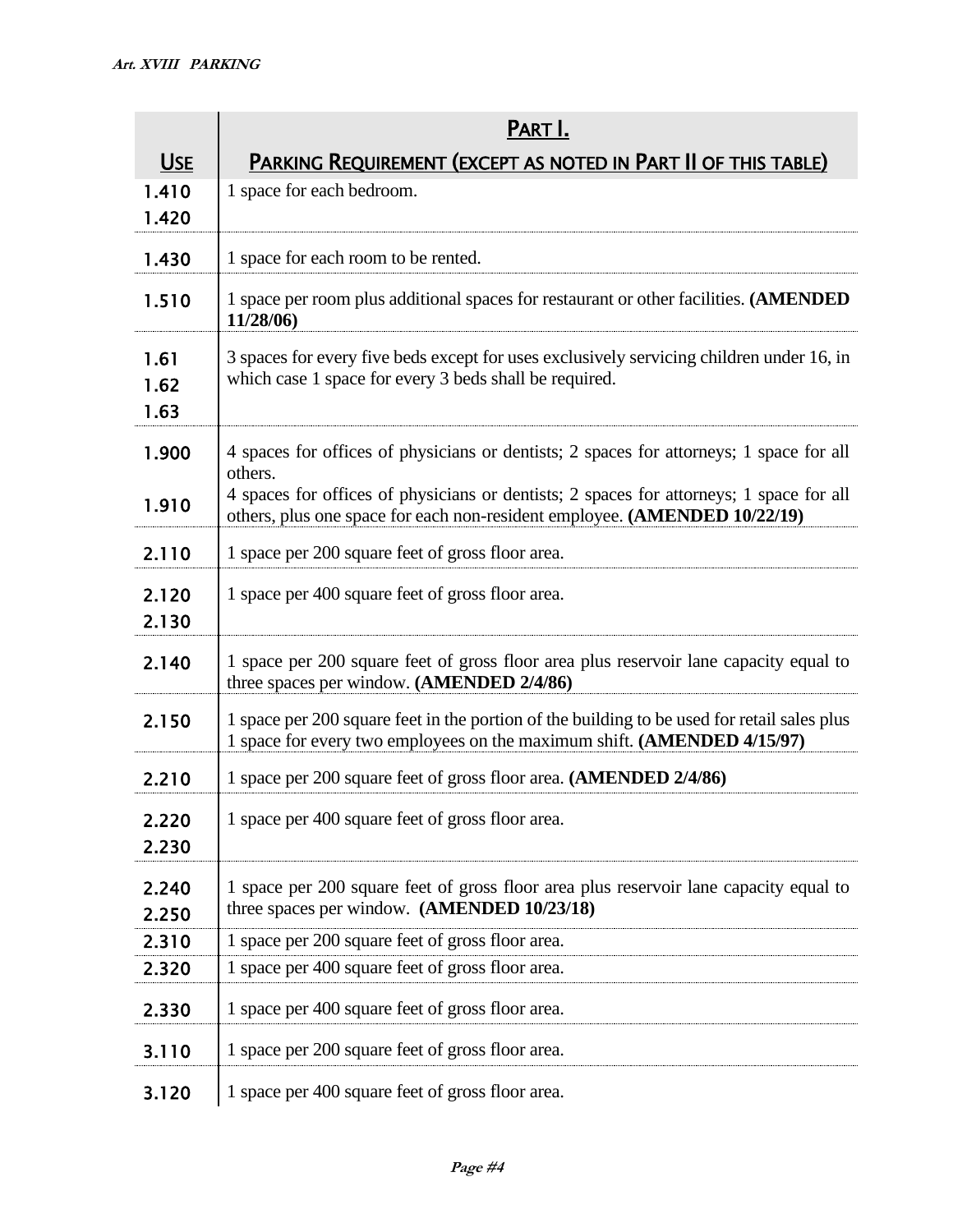|                | PART I.                                                                                                                                                                                                                                                                                                                                                                                                                  |  |  |  |
|----------------|--------------------------------------------------------------------------------------------------------------------------------------------------------------------------------------------------------------------------------------------------------------------------------------------------------------------------------------------------------------------------------------------------------------------------|--|--|--|
| <u>USE</u>     | PARKING REQUIREMENT (EXCEPT AS NOTED IN PART II OF THIS TABLE)                                                                                                                                                                                                                                                                                                                                                           |  |  |  |
| 3.130<br>3.131 | 1 space per 150 square feet of gross floor area.<br>(AMENDED 10/23/18)                                                                                                                                                                                                                                                                                                                                                   |  |  |  |
| 3.150          | 1 space per 200 square feet of ground floor area. (AMENDED 6/20/95)                                                                                                                                                                                                                                                                                                                                                      |  |  |  |
| 3.210          | 1 space per 200 square feet of gross floor area.                                                                                                                                                                                                                                                                                                                                                                         |  |  |  |
| 3.220          | 1 space per 400 square feet of gross floor area.                                                                                                                                                                                                                                                                                                                                                                         |  |  |  |
| 3.230          | 1 space per 200 square feet of area within main building plus reservoir lane capacity<br>equal to five spaces per window (10 spaces if window serves two stations).                                                                                                                                                                                                                                                      |  |  |  |
| 3.250          | 3 spaces arranged in close proximity to this use. (AMENDED 9/01/92)                                                                                                                                                                                                                                                                                                                                                      |  |  |  |
| 3.260          | 1 space for every full time employee; 1 space for every 2 part time employees; 1 space<br>for every 3 volunteers; 1 space for every 20 seats in the portion of the building used for<br>dining and 1 space for every 100 square feet of the building dedicated toward meeting<br>or educational space (depending on programming needs, this requirement may apply<br>to the kitchen and dining spaces). (AMENDED3/22/16) |  |  |  |
| 4.100<br>4.200 | 1 space for every two employees on the maximum shift except that in the B-1-G, B-2,<br>B-3, and B-4 zones, such uses may provide 1 space per 200 square feet of gross floor<br>area.                                                                                                                                                                                                                                     |  |  |  |
| 5.110          | 1.75 spaces per classroom in elementary schools<br>5.0 spaces per classroom in high schools.                                                                                                                                                                                                                                                                                                                             |  |  |  |
| 5.120          | 1 space per 100 square feet of gross floor area.                                                                                                                                                                                                                                                                                                                                                                         |  |  |  |
| 5.130          | 1 space per 150 square feet of gross floor area.                                                                                                                                                                                                                                                                                                                                                                         |  |  |  |
| 5.200          | 1 space per every four seats in the portion of the church building to be used for services<br>plus spaces for any residential use as determined in accordance with the parking<br>requirements set forth above for residential uses, plus 1 space for every 200 square feet<br>of gross floor area designed to be used neither for services nor residential purposes.                                                    |  |  |  |
| 5.310<br>5.320 | 1 space per 300 square feet of gross floor area.                                                                                                                                                                                                                                                                                                                                                                         |  |  |  |
| 5.400          | 1 space per 300 square feet of gross floor area.                                                                                                                                                                                                                                                                                                                                                                         |  |  |  |
| 6.110          | 1 space for every 3 persons that the facilities are designed to accommodate when fully<br>utilized (if they can be measured in such a fashion -- example tennis courts or bowling<br>alleys) plus 1 space per 200 square feet of gross floor area used in a manner not<br>susceptible to such calculation.                                                                                                               |  |  |  |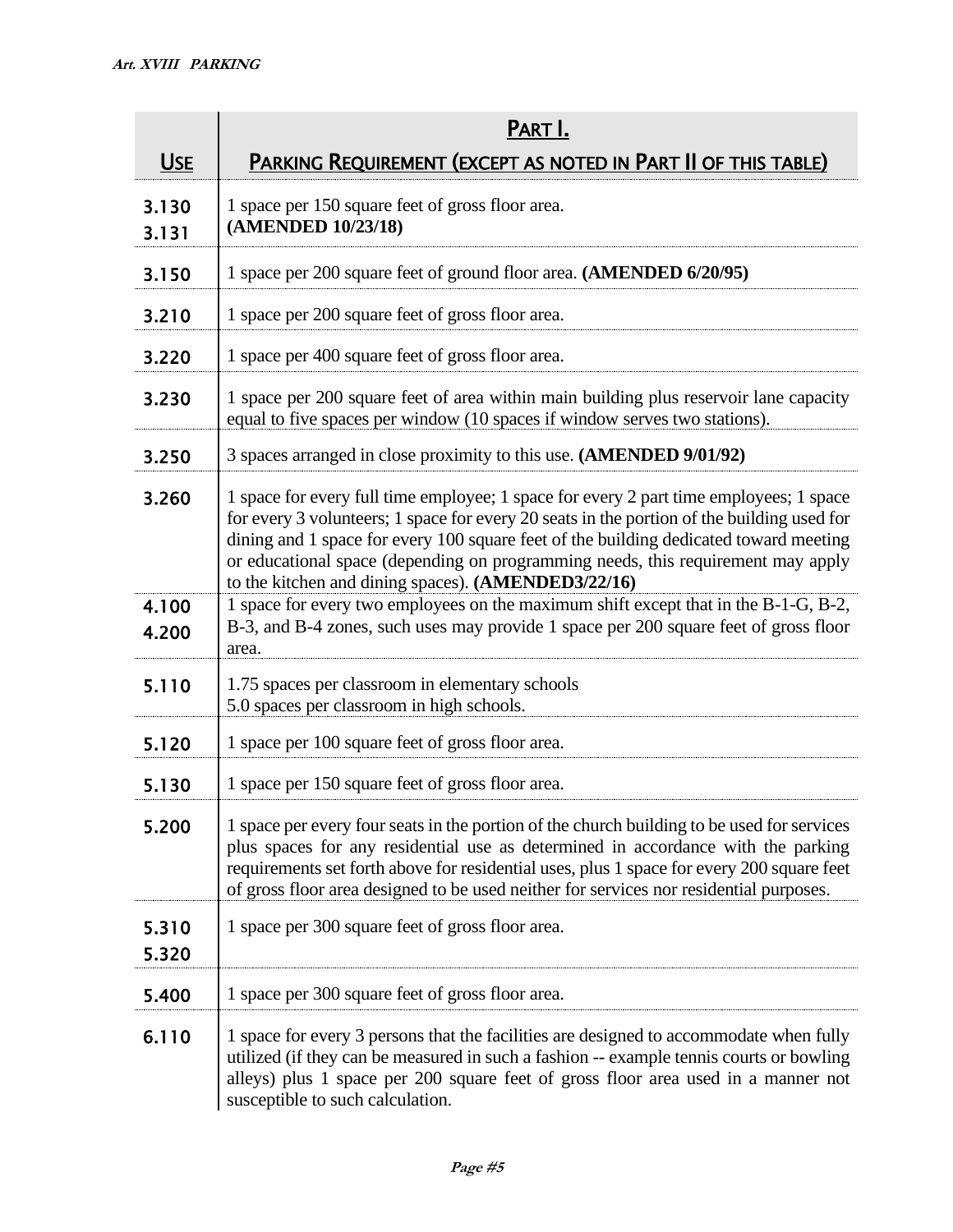|                | PART I.                                                                                                                                                                                                                                                                                                                                                    |  |  |  |
|----------------|------------------------------------------------------------------------------------------------------------------------------------------------------------------------------------------------------------------------------------------------------------------------------------------------------------------------------------------------------------|--|--|--|
| <b>USE</b>     | PARKING REQUIREMENT (EXCEPT AS NOTED IN PART II OF THIS TABLE)                                                                                                                                                                                                                                                                                             |  |  |  |
| 6.120<br>6.130 | 1 space for every four seats.                                                                                                                                                                                                                                                                                                                              |  |  |  |
| 6.140          | 1 space for every 200 square feet of gross floor area within enclosed buildings<br>(AMENDED 2/2/88)                                                                                                                                                                                                                                                        |  |  |  |
| 6.210<br>6.220 | 1 space per 200 square feet of area within enclosed buildings, plus 1 space for every 3<br>persons that the outdoor facilities are designed to accommodate when used to the<br>maximum capacity.                                                                                                                                                           |  |  |  |
| 6.230          | Miniature golf course $-1$ space per 300 square feet of golf course area plus 1 space per<br>200 square feet of building gross floor area; Driving range -- 1 space per tee plus 1<br>space per 200 square feet in building gross floor area; Par Three Course -- 2 spaces per<br>golf hole plus 1 space per 200 square feet of building gross floor area. |  |  |  |
| 6.240          | 1 space per horse that could be kept at the stable when occupied to maximum capacity.                                                                                                                                                                                                                                                                      |  |  |  |
| 6.250          | 1 space for every three seats.                                                                                                                                                                                                                                                                                                                             |  |  |  |
| 6.260          | 1 space per speaker outlet.                                                                                                                                                                                                                                                                                                                                |  |  |  |
| 7.100          | 2 spaces per bed.                                                                                                                                                                                                                                                                                                                                          |  |  |  |
| 7.200          | 3 spaces for every 5 beds                                                                                                                                                                                                                                                                                                                                  |  |  |  |
| 7.300<br>7.400 | 1 space for every two employees on maximum shift.                                                                                                                                                                                                                                                                                                          |  |  |  |
| 8.100          | 1 space per 100 square feet of gross floor area. (AMENDED 2/24/87)                                                                                                                                                                                                                                                                                         |  |  |  |
| 8.200          | 1 space for every four outside seats. (AMENDED 2/24/87)                                                                                                                                                                                                                                                                                                    |  |  |  |
| 8.300          | 1 space for each drive-in service spot. (AMENDED 2/24/87)                                                                                                                                                                                                                                                                                                  |  |  |  |
| 8.400          | Reservoir lane capacity equal to five spaces per drive-in window. (AMENDED<br>2/24/87                                                                                                                                                                                                                                                                      |  |  |  |
| 8.500          | Spaces to be determined according to projected level of carry-out service.<br>(AMENDED 2/24/87)                                                                                                                                                                                                                                                            |  |  |  |
| 8.600          | 1 space per 200 square feet of floor area plus one space per employee engaged in<br>delivery service. (AMENDED 2/24/87)                                                                                                                                                                                                                                    |  |  |  |
|                |                                                                                                                                                                                                                                                                                                                                                            |  |  |  |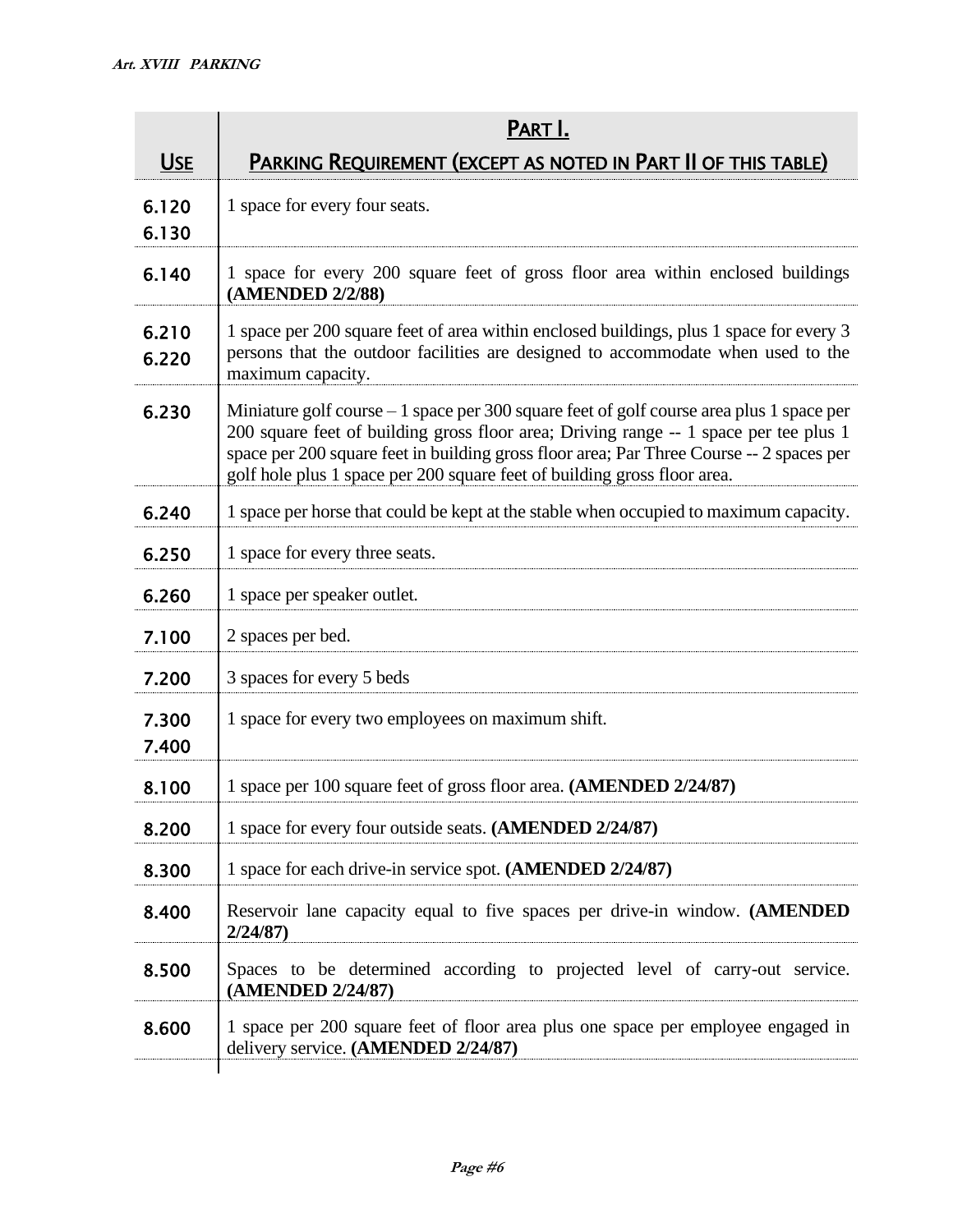|                                      | PART I.                                                                                                                                                                                                                                                                                    |  |  |
|--------------------------------------|--------------------------------------------------------------------------------------------------------------------------------------------------------------------------------------------------------------------------------------------------------------------------------------------|--|--|
| <b>USE</b>                           | PARKING REQUIREMENT (EXCEPT AS NOTED IN PART II OF THIS TABLE)                                                                                                                                                                                                                             |  |  |
| 8.800                                | 1 space per 100 square feet of performing arts space plus additional spaces for<br>associated and accessory uses as indicated in this table, either Part I or Part II,<br>whichever is less. (AMENDED 11/27/18)                                                                            |  |  |
| 9.100                                | 1 space per 200 square feet of gross floor area plus an extra 810 square foot vehicle<br>storage area per repair bay.                                                                                                                                                                      |  |  |
| 9.200                                | 2 regular spaces per bay plus a 1,540 square foot vehicle storage area per bay.<br>(AMENDED 2/4/86)                                                                                                                                                                                        |  |  |
| 9.300                                | 1 space per 200 square feet of gross floor area of building devoted primarily to gas<br>sales operation; plus sufficient parking area to accommodate 2 vehicles per pump<br>without interfering with other parking spaces.                                                                 |  |  |
| 9.400                                | 2 regular spaces per bay and office plus an 810 square foot vehicle storage area per<br>bay. (AMENDED 2/4/86, 10/20/92)                                                                                                                                                                    |  |  |
| 9.500                                | Conveyer type--1 space for every three employees on the maximum shift plus reservoir<br>capacity equal to five times the capacity of the washing operation. Self-service type--2<br>spaces for drying and cleaning purposes per stall plus two reservoir spaces in front of<br>each stall. |  |  |
| 10.210<br>10.220                     | 1 space for every two employees on the maximum shift but not less than 1 space per<br>5,000 square feet of area devoted to storage (whether inside or outside).                                                                                                                            |  |  |
| 11.000                               | 1 space per 200 square feet of gross floor area.                                                                                                                                                                                                                                           |  |  |
| 12.100<br>12.200                     | 1 space per 200 square feet of gross floor area.                                                                                                                                                                                                                                           |  |  |
| 13.100<br>13.200<br>13.300<br>13.400 | 1 space per 200 square feet of gross floor area.                                                                                                                                                                                                                                           |  |  |
| 14.100<br>14.200<br>14.300<br>14.400 | 1 space for every 2 employees on maximum shift.                                                                                                                                                                                                                                            |  |  |
| 15.100<br>15.200                     | 1 space per 200 square feet of gross floor area.                                                                                                                                                                                                                                           |  |  |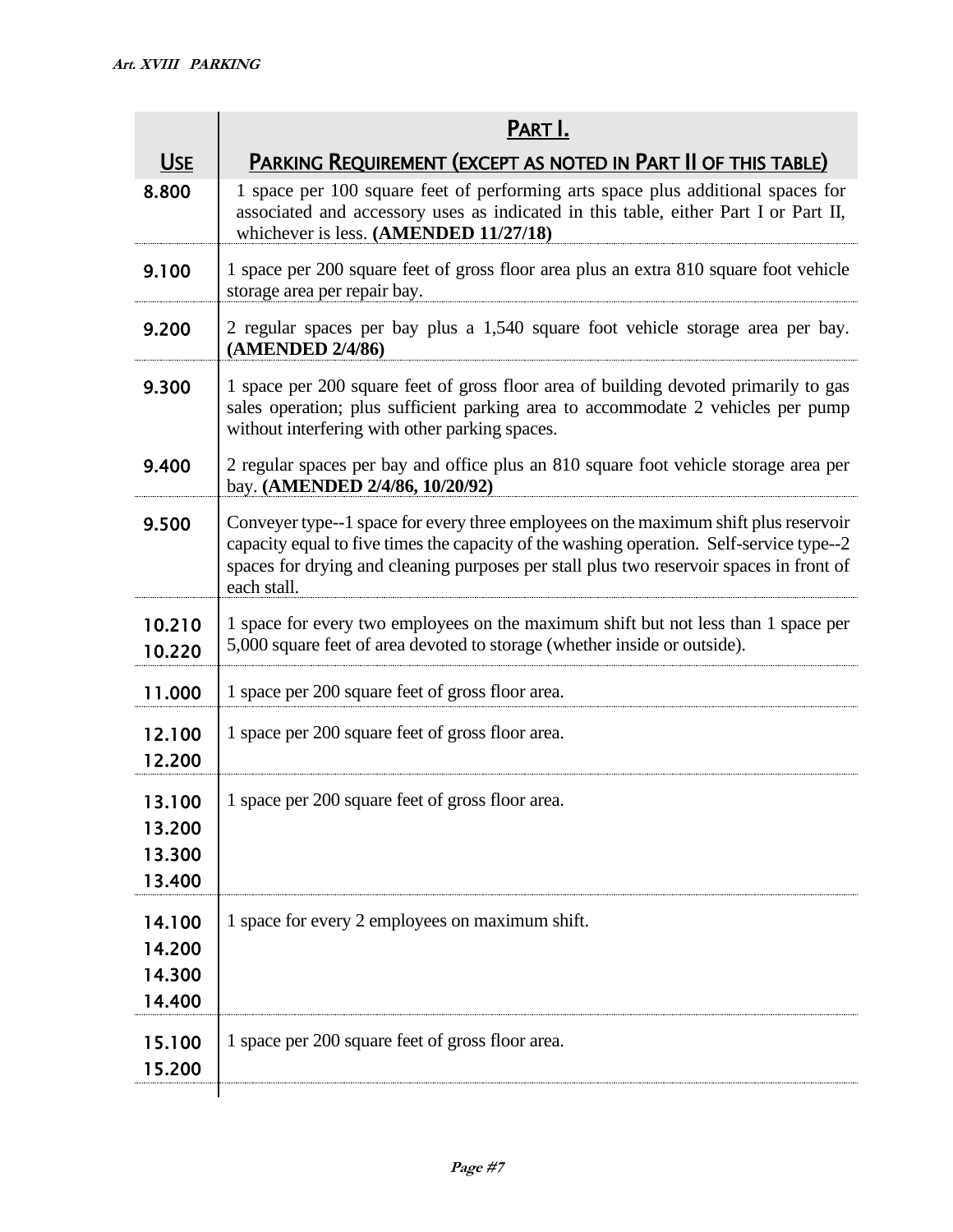|                            | PART I.                                                                                                                                                                                                                                         |  |  |  |
|----------------------------|-------------------------------------------------------------------------------------------------------------------------------------------------------------------------------------------------------------------------------------------------|--|--|--|
| <b>USE</b>                 | PARKING REQUIREMENT (EXCEPT AS NOTED IN PART II OF THIS TABLE)                                                                                                                                                                                  |  |  |  |
| 15.300                     | 1 space for every 2 employees on maximum shift.                                                                                                                                                                                                 |  |  |  |
| 15.400                     | 1 space per 100 square feet of gross floor area.                                                                                                                                                                                                |  |  |  |
| 15.500                     | 1 space per 400 square feet of gross floor area of the collection facility plus 1 space per<br>employee or attendant. (AMENDED 6/28/83)                                                                                                         |  |  |  |
| 16.100                     | 1 space per 200 square feet of gross floor area plus reservoir lane capacity equal to<br>three spaces per window.                                                                                                                               |  |  |  |
| 16.200                     | 1 space per 200 square feet of gross floor area.                                                                                                                                                                                                |  |  |  |
| 19.000                     | 1 space per 1,000 square feet of lot area used for storage, display, or sales.<br>(AMENDED 5/12/81)                                                                                                                                             |  |  |  |
| 20,000<br>21.000           | 1 space per 200 square feet of gross floor area.                                                                                                                                                                                                |  |  |  |
| 22.000                     | 1 space for every employee plus 1 space per 250 square feet of floor area used for day<br>care in addition to spaces for any residential use as determined in accordance with the<br>parking requirements set forth above for residential uses. |  |  |  |
| 23.000                     | 1 space per 200 square feet of gross floor area.<br>1 space per room plus additional space for restaurant or other facilities.                                                                                                                  |  |  |  |
| 34.000<br>34.100<br>34.200 | 1 space per room plus additional spaces for restaurant or other facilities.<br>2 spaces per main dwelling unit plus 1 space per room. (AMENDED 6/22/99;<br>11/28/06)                                                                            |  |  |  |

**(AMENDED 2/04/97; 1/11/00; 5/18/04)**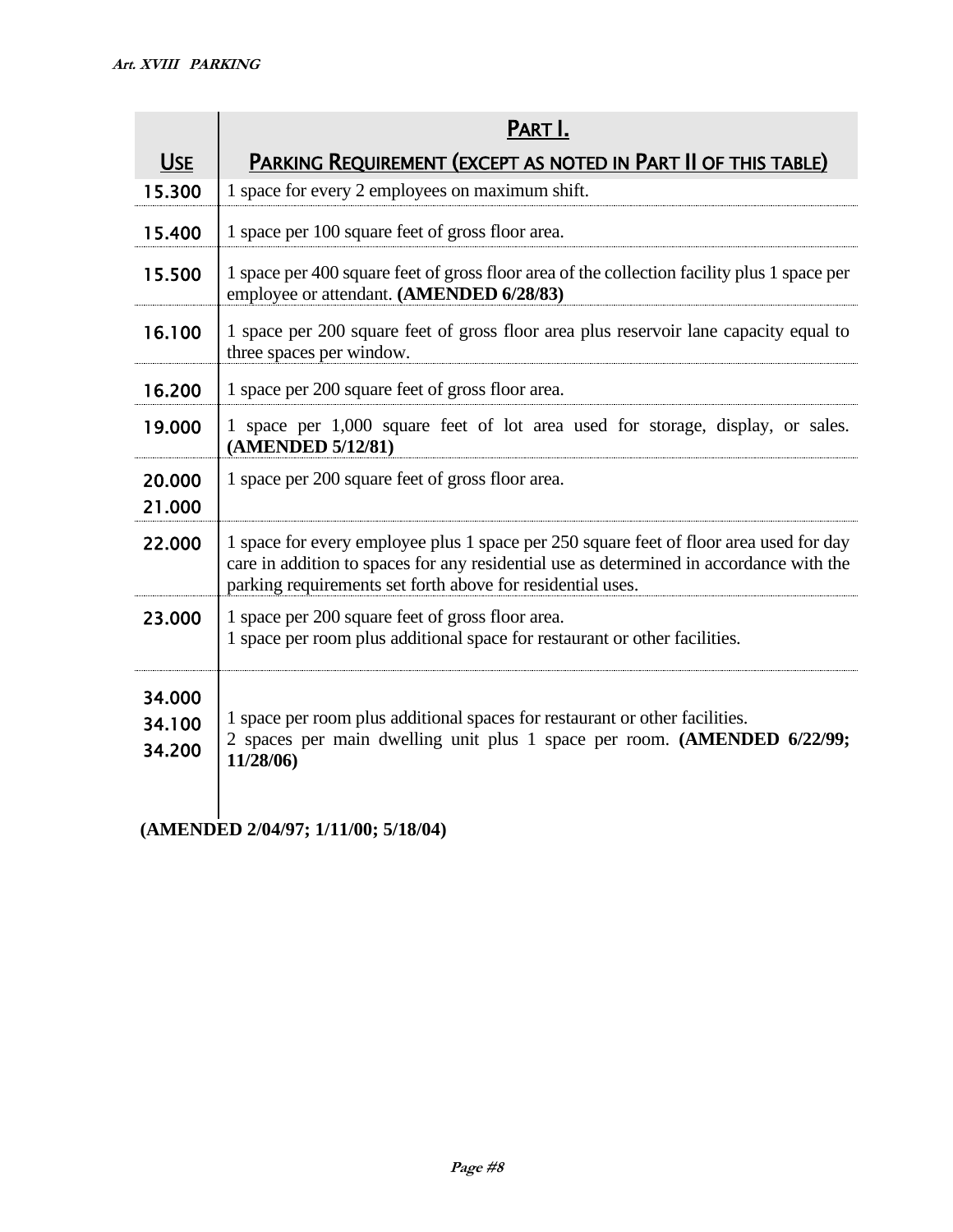|            | PART II. (APPLIES TO PROPERTIES LOCATED WITHIN THE B-1(C), B-                      |  |  |  |
|------------|------------------------------------------------------------------------------------|--|--|--|
|            | 1(G), AND B-2 ZONING DISTRICTS                                                     |  |  |  |
| <b>USE</b> | <b>PARKING REQUIREMENT</b>                                                         |  |  |  |
| 1.100      | 1 per bedroom and no more than 2                                                   |  |  |  |
| 1.200      | 1 per bedroom and no more than 2                                                   |  |  |  |
| 1.300      | 1 per bedroom and no more than 2                                                   |  |  |  |
| 1.500      | .75 per room (Note: This does not include parking for associated conference and/or |  |  |  |
|            | restaurant facilities.)                                                            |  |  |  |
| 2,000      | 1 per 300 square feet of gross floor area                                          |  |  |  |
| 3.000      | 1 per 400 square feet of gross floor area                                          |  |  |  |

(h) Bicycle parking shall be provided in accordance with the provisions of this subsection by all developments that fall within the use classifications shown in the following Table of Bicycle Parking Standards.

When determination of the number of spaces required by this table results in a requirement of a fractional space, any fraction of one-half or less shall be disregarded, while a fraction in excess of one-half shall be counted as one space.

**TABLE OF BICYCLE PARKING STANDARDS (AMENDED 11/27/18)**

| <b>Use</b>                 | <b>Bicycle Parking Requirement</b>                                            |  |  |
|----------------------------|-------------------------------------------------------------------------------|--|--|
| 1.300                      | 1.5 spaces per unit                                                           |  |  |
| 2.100                      | 1 space per 10 presumptively required auto spaces, with a minimum of 5 spaces |  |  |
| 2.200                      |                                                                               |  |  |
| 2.300                      |                                                                               |  |  |
| 3.100                      | 1 space per 10 presumptively required auto spaces, with a minimum of 5 spaces |  |  |
| 3.200                      |                                                                               |  |  |
| 3.260                      | 1 space for every 5 seats in the portion of the building used for dining      |  |  |
| 5.100                      | 1 space per 10 students plus 1 space per 10 employees                         |  |  |
| 6.200                      | 1 space per 4 presumptively required auto spaces                              |  |  |
| 8.100                      | 1 space per 10 presumptively required auto spaces, with a minimum of 5 spaces |  |  |
| 8.200                      |                                                                               |  |  |
| 8.800                      |                                                                               |  |  |
| 10.100                     | 1 space per 10 auto spaces, with a minimum of 5 spaces                        |  |  |
| 34.100                     | 1 space per 5 rooms, up to 50 rooms; 1 space per 10 rooms above 50 rooms      |  |  |
| (AMENDED 6/19/12; 3/22/16) |                                                                               |  |  |

# (i) All developments, including residential and non-residential, approved after June 8, 2021, shall include electric vehicle infrastructure in accordance with the standards of this subsection. **(AMENDED 6/8/2021)**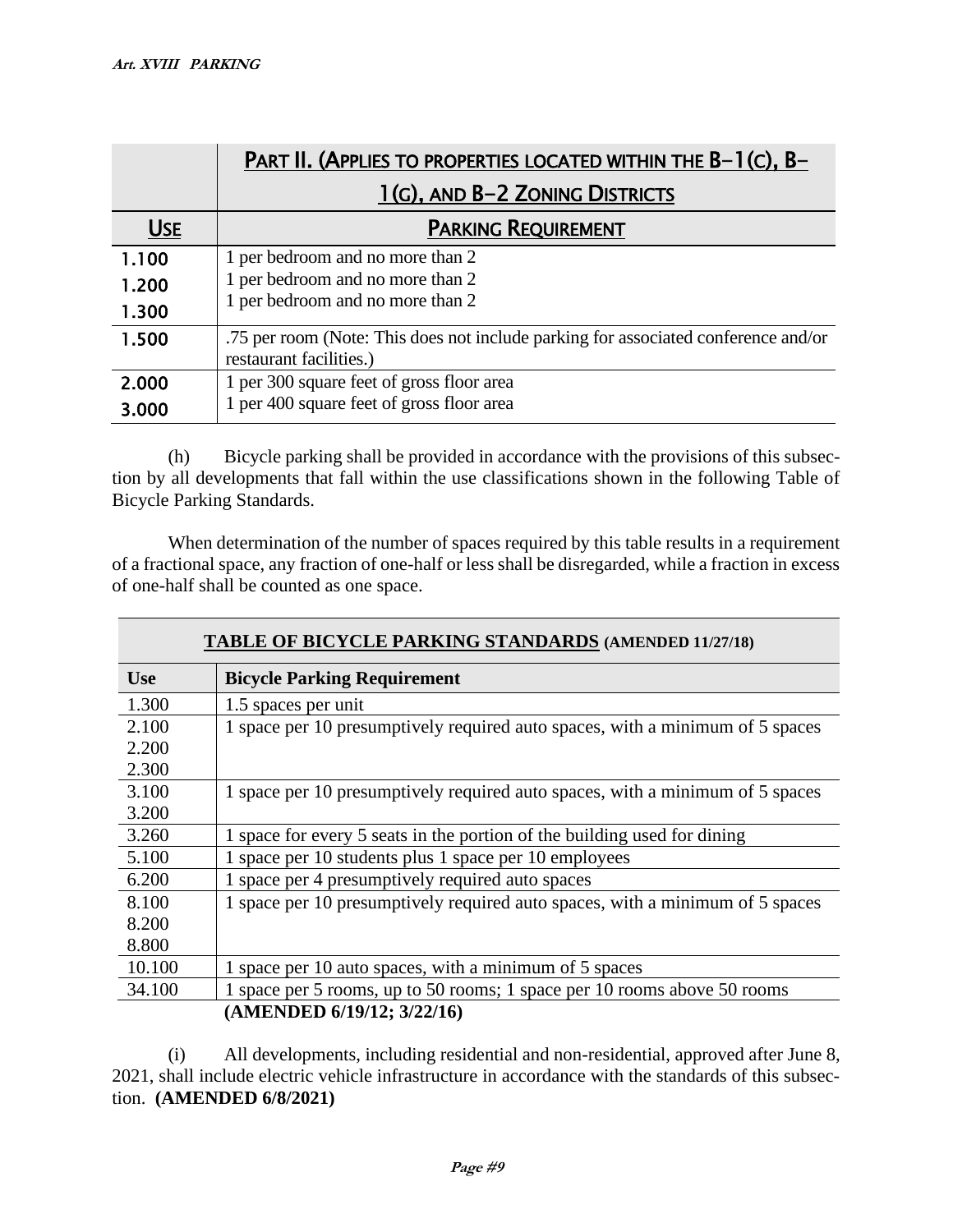When the determination of the number of parking spaces required results in a requirement of a fractional space, any fraction of one-half or less may be discarded, while a fraction in excess of one-half space shall be counted as one parking space.

- (1) Requirement for EV charging stations.
	- a. In parking lots where the number of parking spaces required by subsection (g) is greater than 35 spaces, EV charging stations shall be installed in at least 3 percent of the spaces, with a minimum of two spaces.
	- b. Parking spaces equipped with EV charging stations shall be reserved for electric and plug-in hybrid vehicles only; no other vehicles may be parked in these spaces.
	- c. At least one EV charging station shall be installed in a parking space that is ADA compliant. This space shall be in addition to whatever ADA spaces are otherwise required on the site.
	- d. EV charging stations shall provide Level 2 charging capacity or greater.
	- e. EV charging stations shall meet the standards for electrical connecters: SAE Surface Vehicle Recommended Practice J1772 or SAE Electric Vehicle Conductive Charge Coupler for compatibility with all types of chargers.
	- f. Each EV charging station shall be provided with signage listing the voltage and amperage levels, the available times of use, information relating to fees and/or other safety information. Signage and pavement markings shall comply with MUTCD standards.
	- g. Informational signage to guide motorists to the charging stations and/or other signage including website links and/or QR codes for information on energy, greenhouse gas emissions, or related data may be installed so long as the height or placement does not interfere with circulation or sight distances within the parking area or the entrance/exit of the parking facility.
- (2) Requirement for EV capable charging stations.
	- a. At least 20 percent of the total number of parking spaces required by subsection (g) shall be made EV capable.
	- b. Electrical panels labeled "EV capable" shall be provided at each parking space.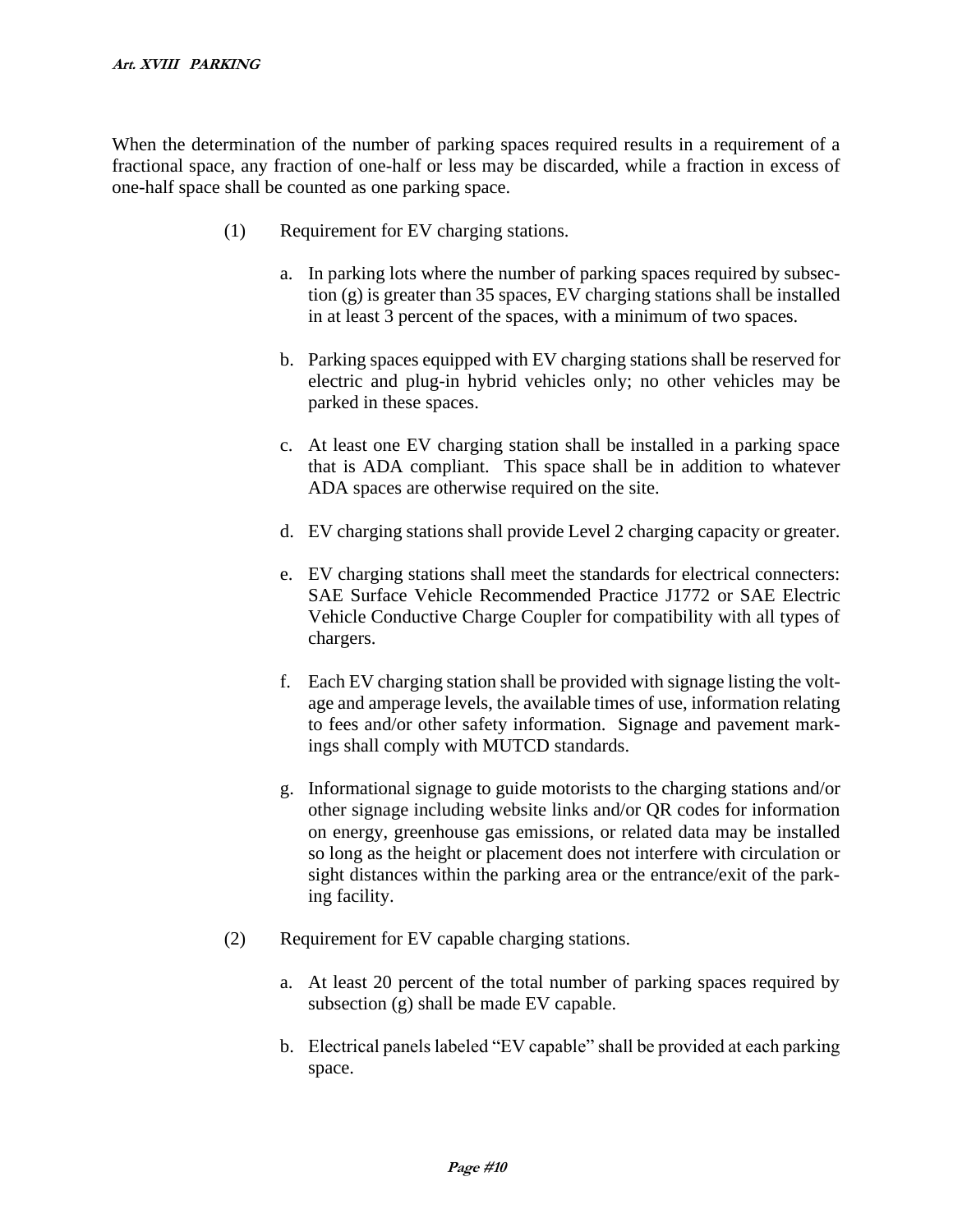- (3) Residential subdivisions of fifteen or more dwelling units, subject to the open space and recreation facilities requirements of Article XIII of this chapter, shall provide at least one parking space with an EV charging station and one parking space with EV capable infrastructure at all common areas where parking is provided.
	- a. At least one EV charging station shall be installed in a parking space that is ADA compliant. This space shall be in addition to whatever ADA spaces are otherwise required on the site.
	- b. If only one parking space is provided at the common area, it shall be equipped with EV capable infrastructure.
	- c. All EV infrastructure and associated signage shall be maintained by the Homeowners Association in accordance with section 15-201.

## **Section 15-292 Flexibility in Administration Required. (AMENDED 10/23/18)**

(a) The Council recognizes that due to the particularities of any given development, the inflexible application of the parking standards set forth in Subsection  $15-291(g)$  may result in a development either with inadequate parking space or parking space far in excess of its needs. The former situation may lead to traffic congestion or parking violations in adjacent streets as well as unauthorized parking in nearby private lots. The latter situation results in a waste of money as well as a waste of space that could more desirably be used for valuable development or environmentally useful open space. Therefore, as suggested in Section 15-191, the permit-issuing authority may permit deviations from the presumptive requirements of Subsection 15-291(g) and may require more parking or allow less parking whenever it finds that such deviations are more likely to satisfy the standard set forth in subsection 15-291(a). In addition, that same flexible approach shall be followed with respect to the vehicle storage area requirements set forth in the preceding table.

(a1) The Council also recognizes that due to the particularities of any given development, the inflexible application of bicycle parking standards set forth in Subsection 15-291(h) and 15-295.1 may result in a development either with inadequate parking space or parking space in excess of its needs. Therefore, the permit-issuing authority may permit deviations from the presumptive requirements of Subsection 15-291(h) and 15-295.1 may require more or less bicycle parking subject to the criteria in Subsection 15-292(b1).

(b) Without limiting the generality of the foregoing, the permit-issuing authority may allow deviations from the parking requirements set forth in Subsection 15-291(g) when it finds that:

- (1) A residential development is irrevocably oriented toward the elderly;
- (2) A residential development is located on a bus line, is located in close proximity to the central business district, and is committed to a policy of placing restrictions on the vehicle ownership of its tenants.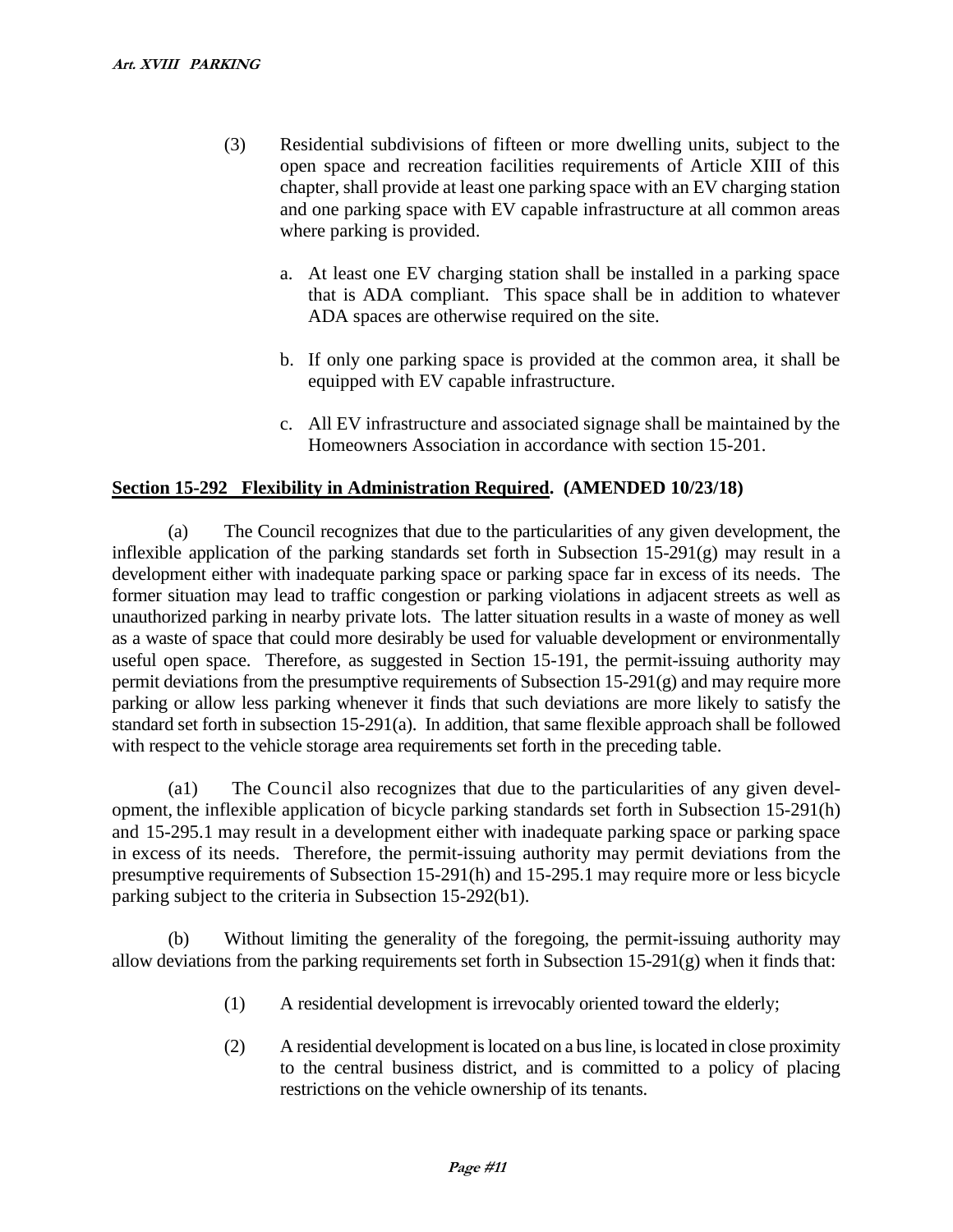(3) A business is primarily oriented to walk-in trade.

(b1) The permit-issuing authority may allow deviations from the bicycle parking requirements set forth in Subsection 15-291(h) when it finds at least one of the following:

- (1) A residential development is irrevocably oriented toward the elderly, and or persons with disabilities; or
- (2) A residential or commercial development is located on a lot, constrained by size or topography, such that the installation of the presumptive number bicycle parking spaces that comply with the Design Standards for Bicycle Parking in Section 15-295.1 is impracticable. In those cases, the development shall instead provide the maximum number of bicycle parking spaces practicable.

(c) Whenever the permit-issuing authority allows or requires a deviation from the presumptive parking requirements set forth in subsections 15-291(g), 15-291(h) and 15-295.1, it shall enter on the face of the permit the parking requirement that it imposes and the reasons for allowing or requiring the deviation.

(d) If the permit-issuing authority concludes, based upon information it receives in the consideration of a specific development proposal, that the presumption established by subsections 15-291(g) and 15-291(h) for a particular use classification is erroneous, it shall initiate a request for an amendment to the Table of Parking Requirements in accordance with the procedures set forth in Article XX.

## **Section 15-292.1 Payment of Fee In Lieu of Providing Parking Spaces.**

(a) With respect to properties within the  $B-1(C)$ ,  $B-1(G)$ , and  $B-2$  districts that are developed for commercial purposes, the permit issuing authority may authorize the developer to forego the construction of parking spaces otherwise required on the developer's property pursuant to the provisions of Section 15-291 of this Article for commercial uses if (i) the permit issuing authority finds that the parking needs of such development can be met by public parking facilities that are located or expected to be constructed within a reasonable time within reasonable proximity to the proposed development, and (ii) the developer pays to the town for each such space that is not constructed a fee in lieu of providing that space in an amount determined as provided in subsection (b) of this section. This fee shall be paid before an occupancy permit is issued to the development, unless the permit issuing authority by condition establishes another time.

(b) The amount of the fee authorized by this section shall be determined by estimating the cost of providing a paved parking space (including land and improvement costs) that meets the requirements of this Article. This determination shall be made annually, and the fee shall be included in the Miscellaneous Fees and Charges Schedule adopted by the Town Council.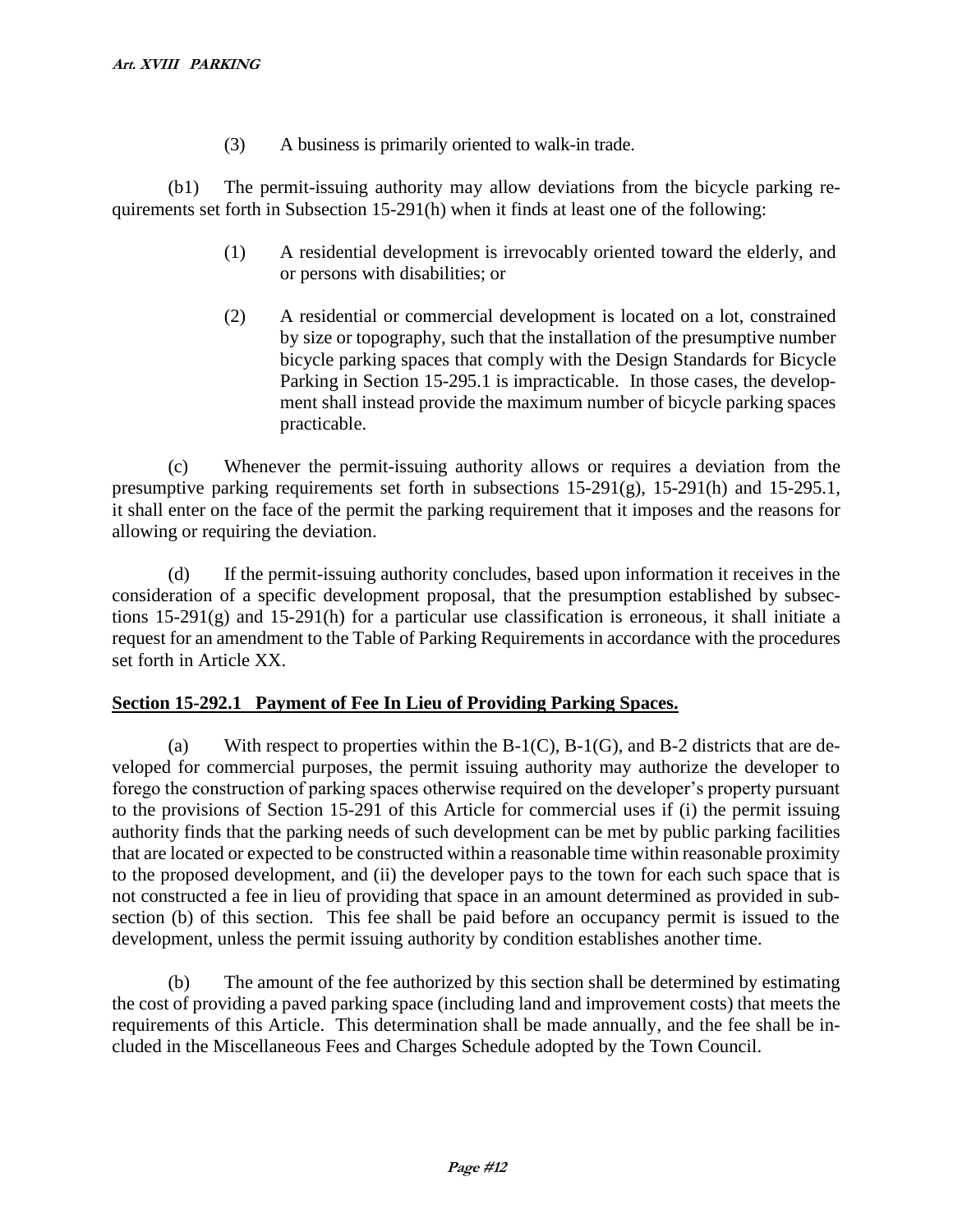(c) Any fees collected in accordance with this section shall be reserved and used exclusively to meet the purposes for which they have been obtained as specified above in subsection (a).

#### **Section 15-293 Parking Space Dimensions. (AMENDED 9/13/83)**

(a) Subject to subsection (b) and (c), parking spaces shall contain a rectangular area at least eight and one-half feet wide and eighteen feet long. Lines demarcating parking spaces may be drawn at various angles in relation to curbs or aisles, as long as the parking spaces so created contain within them the rectangular area required by this section. **(AMENDED 2/5/08)**

(b) In parking areas containing ten or more spaces, up to 40% of the parking spaces may be set aside for the exclusive use of compact cars, provided the compact car area is designated for exclusive use by compact cars, and that adequate signs are provided designating and informing the public of the exclusive use. A compact parking space shall contain a rectangular area eight feet wide and fifteen feet long. **(AMENDED 4/24/12)**

(c) Wherever parking consists of spaces set aside for parallel parking, one foot shall be added to the minimum required width, and three feet to the minimum required length.

(d) Motorcycle pads shall contain a rectangular area at least four feet wide and eight feet long. Spaces shall be located at either end of parking aisles and shall have, centered, a concrete or metal strip one square foot in area to accommodate the use of kick stands.

## **Section 15-294 Required Width of Parking Area Aisles. (AMENDED 5/18/04)**

(a) Subject to subsections (b) and (c) parking area aisles shall have a minimum width between parking spaces as follows: **(AMENDED 6/26/84)**

|                   | STANDARD, OR NON-SUBCOMPACT AREA<br><b>PARKING ANGLE</b> |            |            |            |
|-------------------|----------------------------------------------------------|------------|------------|------------|
| <b>AISLE TYPE</b> | ∩°                                                       | $45^\circ$ | $60^\circ$ | $90^\circ$ |
| <b>ONE WAY</b>    |                                                          |            | 18         | 24         |
| <b>TWO WAY</b>    |                                                          |            | 23         | 24         |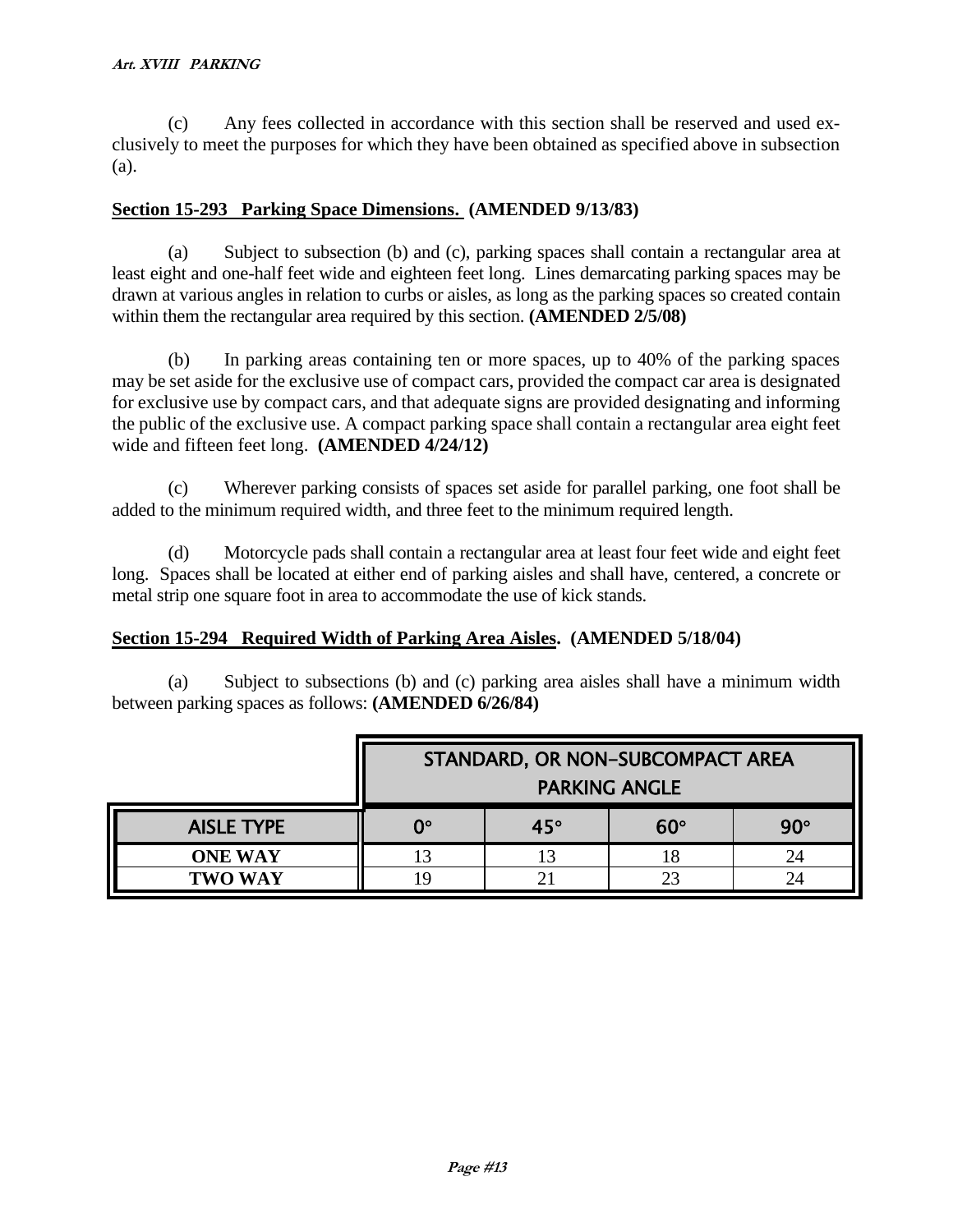(b) In parking areas where subcompact spaces are provided pursuant to 15-293(b) of this ordinance, parking aisle spaces adjoining subcompact spaces shall have a minimum width between such parking spaces as follows:

|                   | STANDARD AREA PARKING ANGLE |              |            |            |
|-------------------|-----------------------------|--------------|------------|------------|
| <b>AISLE TYPE</b> | റം                          | $45^{\circ}$ | $60^\circ$ | $90^\circ$ |
| <b>ONE WAY</b>    |                             |              | 14         | 20         |
| <b>TWO WAY</b>    |                             |              |            | 24         |

 $(c)$  The width of a parking aisle serving  $90^{\circ}$  angle parking may be reduced to eighteen feet if *(i)* not more than ten spaces are to be served by an aisle with such reduced width, and *(ii)* the aisle "dead ends", i.e., is not used as an access way to other areas. **(AMENDED 6/26/84)**

(d) Driveways shall be not less than ten feet in width for one way traffic and eighteen feet in width for two way traffic, except that ten foot wide driveways are permissible for two way traffic when *(i)* the driveway is no longer than fifty feet, *(ii)* it provides access to not more than ten spaces, and *(iii)* sufficient turning space is provided so that vehicles need not back into a public street. **(AMENDED 6/26/84)**

(e) Notwithstanding the other provisions of this section, the permit issuing authority may allow the use of geometric standards other that those specified in this section if the permit issuing authority finds that (i) the plans for the vehicle accommodation area are sealed by a registered engineer with recognized expertise in parking facility design, and (ii) the alternative design will satisfy off-street parking requirements as adequately as would a facility using the specifications set forth in this section and would otherwise be consistent with public safety.

# **Section 15-295 General Design Requirements (AMENDED 5/18/04)**

(a) Vehicle accommodation areas shall be designed so that, without resorting to extraordinary movements, vehicles may exit such areas without backing onto a public street. This requirement does not apply to parking areas consisting of driveways that serve one or two dwelling units.

(b) Every vehicle accommodation area shall be designed so that vehicles cannot extend beyond the perimeter of such area onto adjacent properties or public rights-of-way. Such areas shall also be designed so that vehicles do not extend over sidewalks or tend to bump against or damage any wall, vegetation, or other obstruction.

(c) Circulation areas shall be designed so that vehicles can proceed safely without posing a danger to pedestrians or other vehicles and without interfering with parking areas.

(d) Vehicle storage areas are not required to observe any particular configuration but shall be so located and designed so that the entire amount of required square footage of such areas can be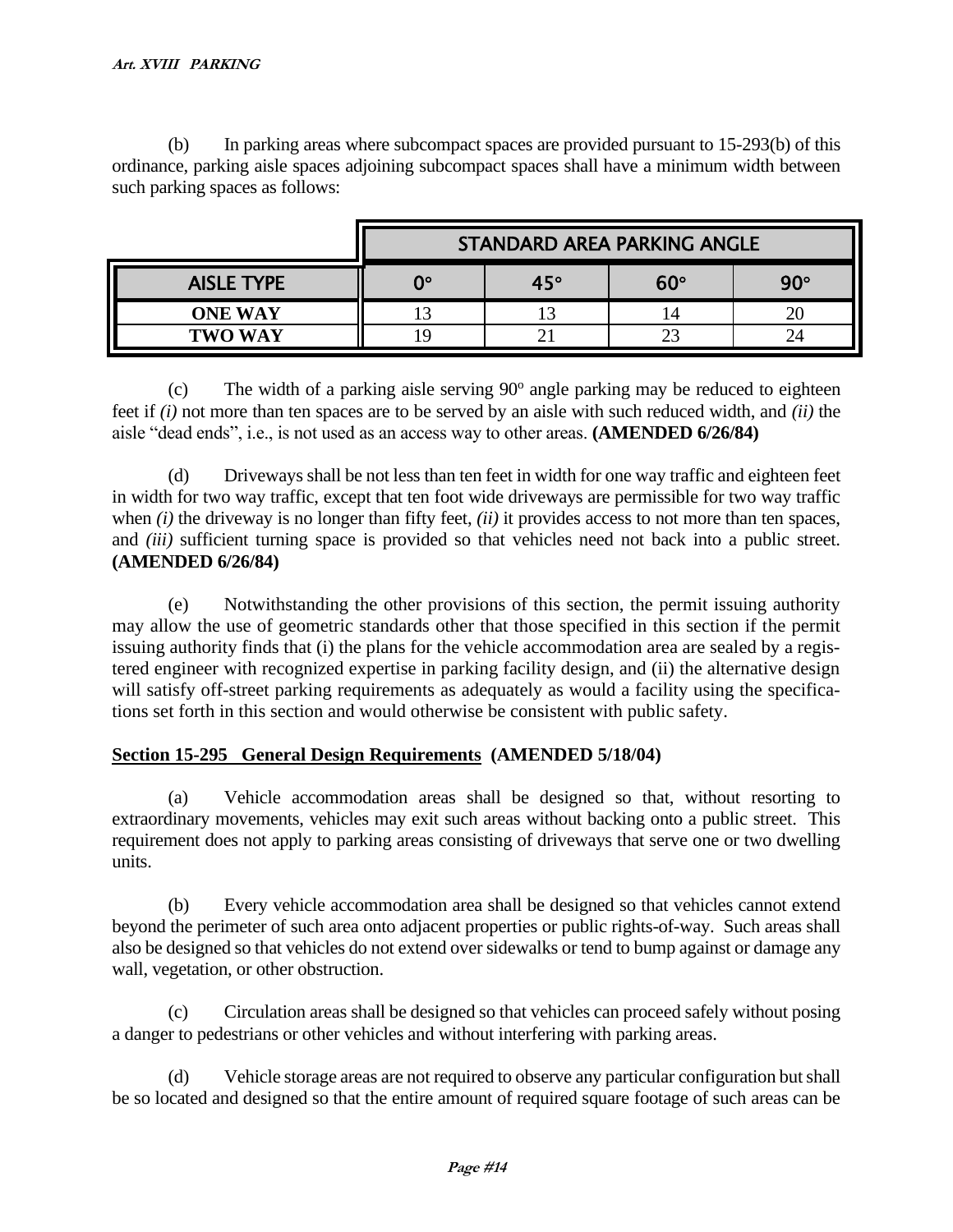used for the purpose intended without creating any substantial danger of injury to persons or property and without impeding vehicular movement in the adjacent street. **(AMENDED 2/4/86)**

(e) To the extent practicable, parking shall not be allowed between a building façade and a street right-of-way in the  $B-1(c)$ ,  $B-1(g)$ , and  $B-2$  zoning districts.

# **Section 15-295.1 Design Standards for Bicycle Parking. (AMENDED 6/19/12; 11/19/13)**

(a) Bicycle parking may be located in any parking area or in other locations that are easily accessible, clearly visible from the entrance it serves, and do not impede pedestrian or motorized vehicle movement into or around the site. At least 50 percent of bicycle parking shall be sheltered. Designating space for bicycle parking within buildings is an option to consider when feasible.

(b) When a percentage of the required motorized vehicle spaces are provided in a structure, an equal percentage of the required bicycle spaces shall be located inside that structure, unless an equivalent number of other accessible covered bicycle parking spaces are located elsewhere on the site.

(c) Where bicycle parking facilities are not clearly visible to approaching cyclists, signs shall be posted to direct cyclists to the facilities.

(d) Facilities shall provide at least a 30 inch clearance from the centerline of each adjacent bicycle rack/support structure and at least 24 inches from walls or other obstructions.

(e) An aisle or other space shall be provided for bicycles to enter and leave the facility. The aisle shall have a width of at least four feet to the front or the rear of a standard six-foot bicycle parked in the facility.

(f) Each bicycle parking space shall be sufficient to accommodate a bicycle at least six feet in length and two feet wide. Overhead clearance shall be at least seven feet.

(g) Bicycle parking spaces shall be clearly marked as such and shall be separated from motorized vehicle parking by some form of physical barrier designed to protect a bicycle from being hit by a motorized vehicle.

(h) Each bicycle parking space shall be provided with some form of stable frame permanently anchored to a foundation to which a bicycle frame and both wheels may be conveniently secured using either a chain and padlock or a U-lock. The frame shall support a bicycle in a stable position without damage to the frame, wheels, or components. The rack designs commonly known as "inverted U", "A", and "post-and-loop" are preferred types. The "wave", "toast", and "comb" racks, as described in Chapter 7, Figure 7-60, of the 2009 Carrboro Comprehensive Bicycle Transportation Plan, are discouraged and shall not count toward fulfillment of the requirements in Section 15-291(h). (**AMENDED 11/19/13)**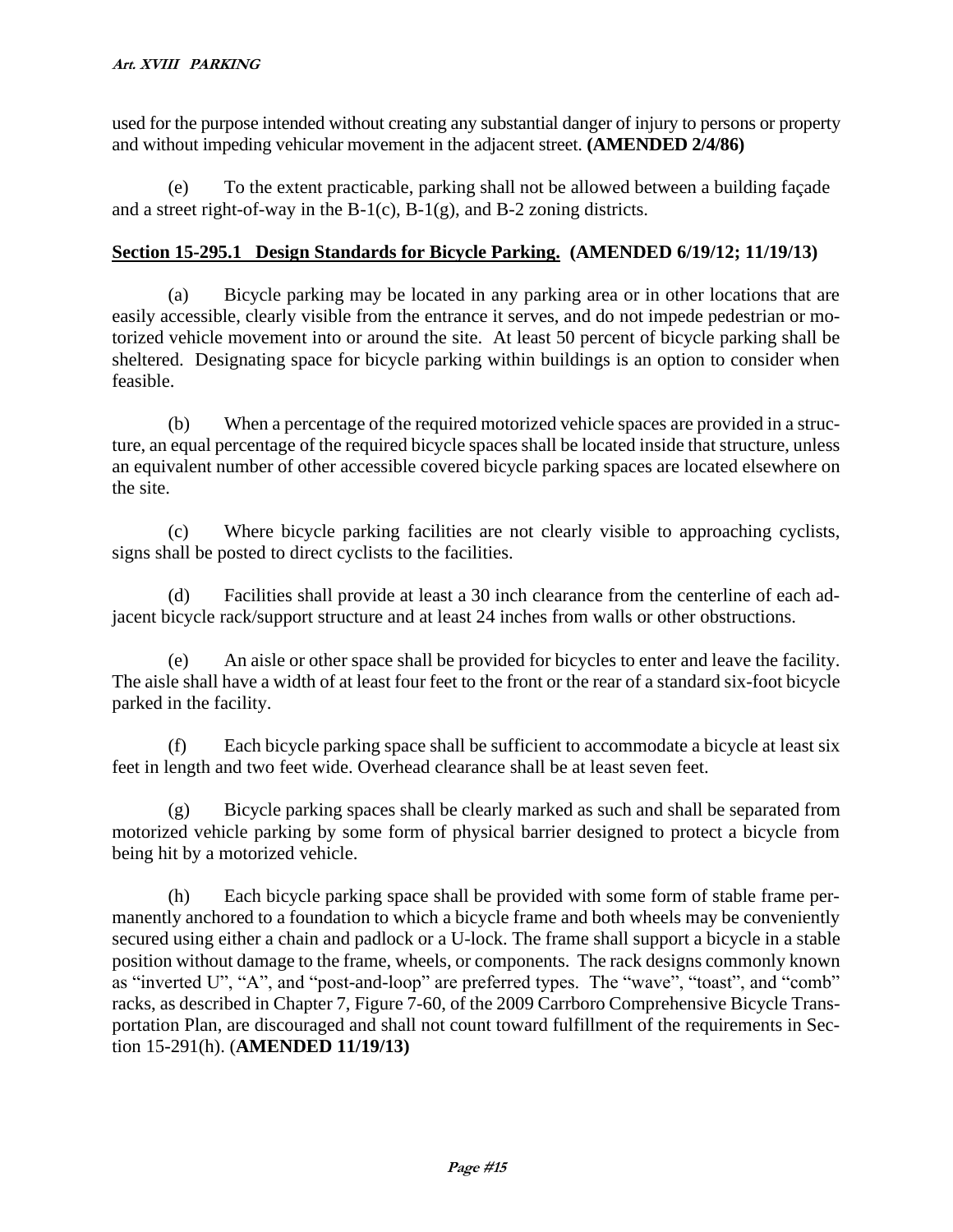(i) Bicycle racks should be designed and constructed according to Design Guidelines of the 2009 Carrboro Bicycle Plan.

## **Section 15-296 Vehicle Accommodation Area Surfaces.**

(a) Subject to subsections (e), (f), (g), and (h) vehicle accommodation areas that (i) include lanes for drive-in windows; (ii) are required to contain more than 1,000 square feet of vehicle storage area; or (iii) contain parking areas that are required to have more than ten parking spaces and that are used regularly at least five days per week shall be graded and surfaced with asphalt, concrete or other material that will provide equivalent protection against potholes, erosion, and dust. Specifications for surfaces meeting the standard set forth in this subsection are contained in Appendix D. **(AMENDED 2/4/86; 3/4/86; 6/26/90; 5/6/03)**

(b) Vehicle accommodation areas that are not provided with the type of surface specified in subsection (a) shall be graded and surfaced with crushed stone, gravel, or other suitable material (as provided in the specifications set forth in Appendix D) to provide a surface that is stable and will help to reduce dust and erosion. The perimeter of such parking areas shall be defined by bricks, stones, railroad ties, or other similar devices. In addition, whenever such a vehicle accommodation area abuts a paved street, the driveway leading from such street to such area (or, if there is no driveway, the portion of the vehicle accommodation area that opens onto such streets), shall be paved as provided in subsection (a) for a distance of fifteen feet back from the edge of the paved street. This subsection shall not apply to single-family residences, duplexes, multi-family residences consisting of two dwelling units, homes for the handicapped or infirm, or other uses that are required to have only one or two parking spaces.

(c) Parking spaces in areas surfaced in accordance with subsection (a) shall be appropriately demarcated with painted lines or other markings. Parking spaces in areas surfaced in accordance with subsection (b) shall be demarcated whenever practicable.

(d) Vehicle accommodation areas shall be properly maintained in all respects. In particular, and without limiting the foregoing, vehicle accommodation area surfaces shall be kept in good condition (free from potholes, etc.) and parking space lines or markings shall be kept clearly visible and distinct.

(e) Vehicle accommodation areas that constitute 10.100 classification uses (independent automobile parking lots or garages) and that contain more than ten parking spaces shall meet the surfacing requirements set forth in subsection (a) unless it clearly appears that the 10.100 classification use is intended to be temporary (not exceeding four years). In no event may the 10.100 use continue for more than four years unless the lot is paved in accordance with this subsection. Notwithstanding the provisions of Article VIII (Nonconforming Situations), *(i)* any parking lot made nonconforming by this subsection on its effective date shall be brought into compliance within twelve months after the effective date, and *(ii)* unpaved temporary 10.100 uses in operation on the effective date of this subsection must be paved or terminated within one year thereafter or four years from the initial use of such lot, whichever comes later. **(AMENDED 3/11/86)**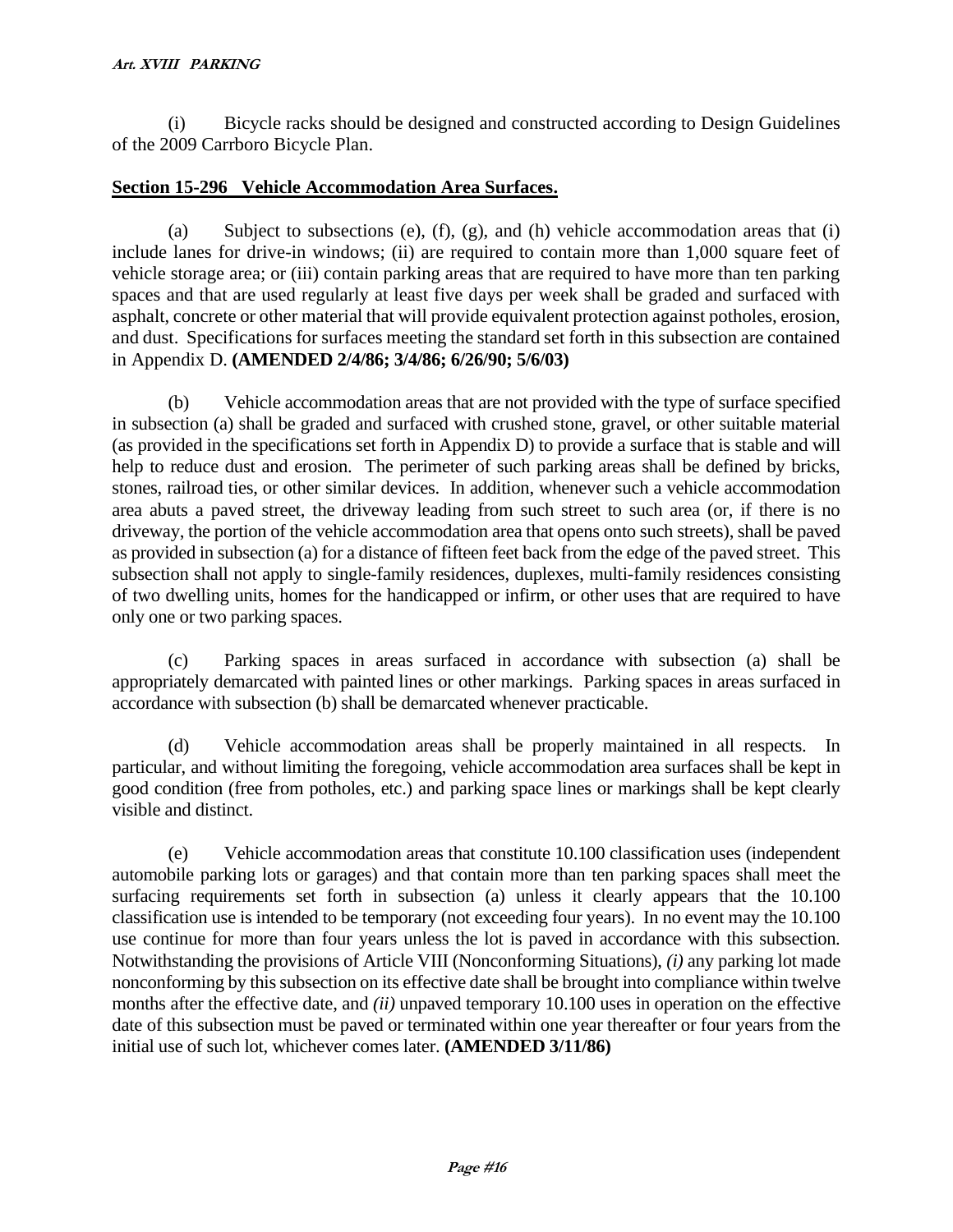(f) The paving requirement of subsection (a) shall not apply to parking areas owned or leased by the town that are used for public parking for a period of time less than four years. If such areas are used for parking for a period in excess of four years, then such areas must be paved if otherwise required under the standards set forth in subsection (a). **(AMENDED 3/4/86)**

(g) The paving requirement of subsection (a) shall not apply to any lot within the B-1(c) zoning district. However, lots that would otherwise be required to be paved but for this exception shall be required to comply with the shading provisions set out in Subsection 15-317. **(AMENDED 6/26/90)**

(h) When any tract of land is developed under circumstances requiring the issuance of a special use permit-B or special use permit-A, and paving is required per Section 15-296(a), the vehicle overhang area located behind a parking stop may be unpaved as shown in Appendix D-3. **(AMENDED 5/6/03)**

# **Section 15-297 Joint Use of Required Parking Spaces. (AMENDED 5/18/04)**

(a) One parking area may contain required spaces for several different uses, but except as otherwise provided in this section, the required space assigned to one use may not be credited to any other use.

(b) To the extent that developments that wish to make joint use of the same parking spaces operate at different times, the same spaces may be credited to both uses. For example, if a parking lot is used in connection with an office building on Monday through Friday but is generally 90% vacant on weekends, another development that operates only on weekends could be credited with 90% of the spaces on that lot. Or, if a church parking lot is generally occupied only to 50% of capacity on days other than Sunday, another development could make use of 50% of the church lot*'*s spaces on those other days.

(c) With respect to properties within the  $B-1(c)$ ,  $B-1(g)$ , and  $B-2$  districts where two or more use classifications on the same site have two or more distinct peak parking usage periods, the number of parking spaces required may be reduced to the amount that results from dividing the total number of spaces otherwise required by the following ratios:

| <b>Use Classifications</b>       | <b>Reduction Ratio</b> |
|----------------------------------|------------------------|
| 2.000 and 3.000 uses             | 1.2.                   |
| 2.000 and 1.500 uses             | 1.3                    |
| 2.000 and 1.100/1.200/1.300 uses | 1.2.                   |
| 3.000 and 1.500 uses             | 1.7                    |
| 3.000 and 1.100/1.200/1.300      | 14                     |
| 1.500 and 1.100/1.200/1.300      | 11                     |

(d) If the joint use of the same parking spaces by two or more principal uses involves satellite parking spaces, then the provisions of Section 15-298 are also applicable.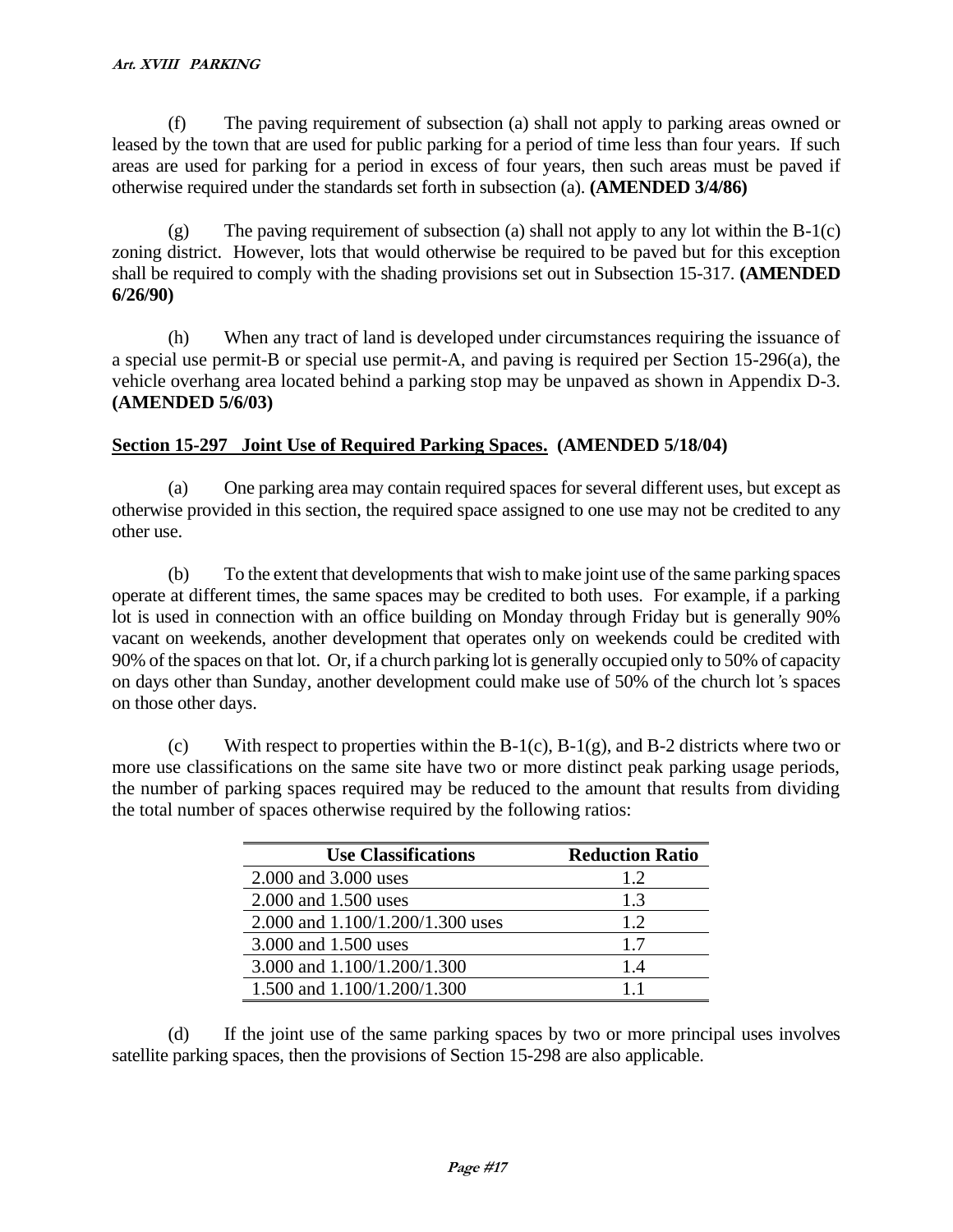# **Section 15-297.1 Creation of Public Parking Lots from Private Parking Areas. (AMENDED 4/15/03)**

Notwithstanding any other provision of this chapter, within the B-1(c) and B-1(g) zoning districts:

- (1) The town may acquire through lease or purchase portions of one or more lots and create out of the area so acquired an independent parking lot (use classification 10.100).
- (2) Acquisition by the town and use of portions of lots as provided in this section shall not be regarded as creating a non-conforming situation with respect to parking on such lots or making any existing situation more non-conforming with respect to parking.
- (3) When the town acquires and uses portions of lots as provided in this section, the number of spaces within the public parking lot so created that are attributable to the portion of the parking lot acquired from each "donor" lot shall be regarded as still being located on each "donor" lot for purposes of determining whether each "donor" lot complies with the parking requirements of this article.

## **Section 15-298 Satellite Parking.**

(a) If the number of off-street parking spaces required by this chapter cannot reasonably be provided on the same lot where the principal use associated with these parking spaces is located, then spaces may be provided on adjacent or nearby lots in accordance with the provisions of this section. These off- site spaces are referred to in this section as "satellite" parking spaces.

(b) All such satellite parking (except spaces intended for employee use or spaces required in relation to use 8.800, Performing Arts Space) may be located within 1000 feet of the public entrance of a principal building housing the use associated with such parking. **(AMENDED 11/27/18)**

(c) The developer wishing to take advantage of the provisions of this section must present satisfactory written evidence that he has the permission of the owner or other person in charge of the satellite parking spaces to use such spaces. The developer must also sign an acknowledgment that the continuing validity of the permit depends upon the developer continuing ability to provide the requisite number or parking spaces.

(d) Subject to subsection (e), persons who obtain satellite parking spaces in accordance with this section shall not be held accountable for ensuring that the satellite parking areas from which they obtain their spaces satisfy the design requirements of this article. **(AMENDED 3/11/86)**

(e) Satellite parking may be obtained from an independent automobile parking lot or garage [use classification 10.100, see definition subdivision 15-15]. However, if a separate lot is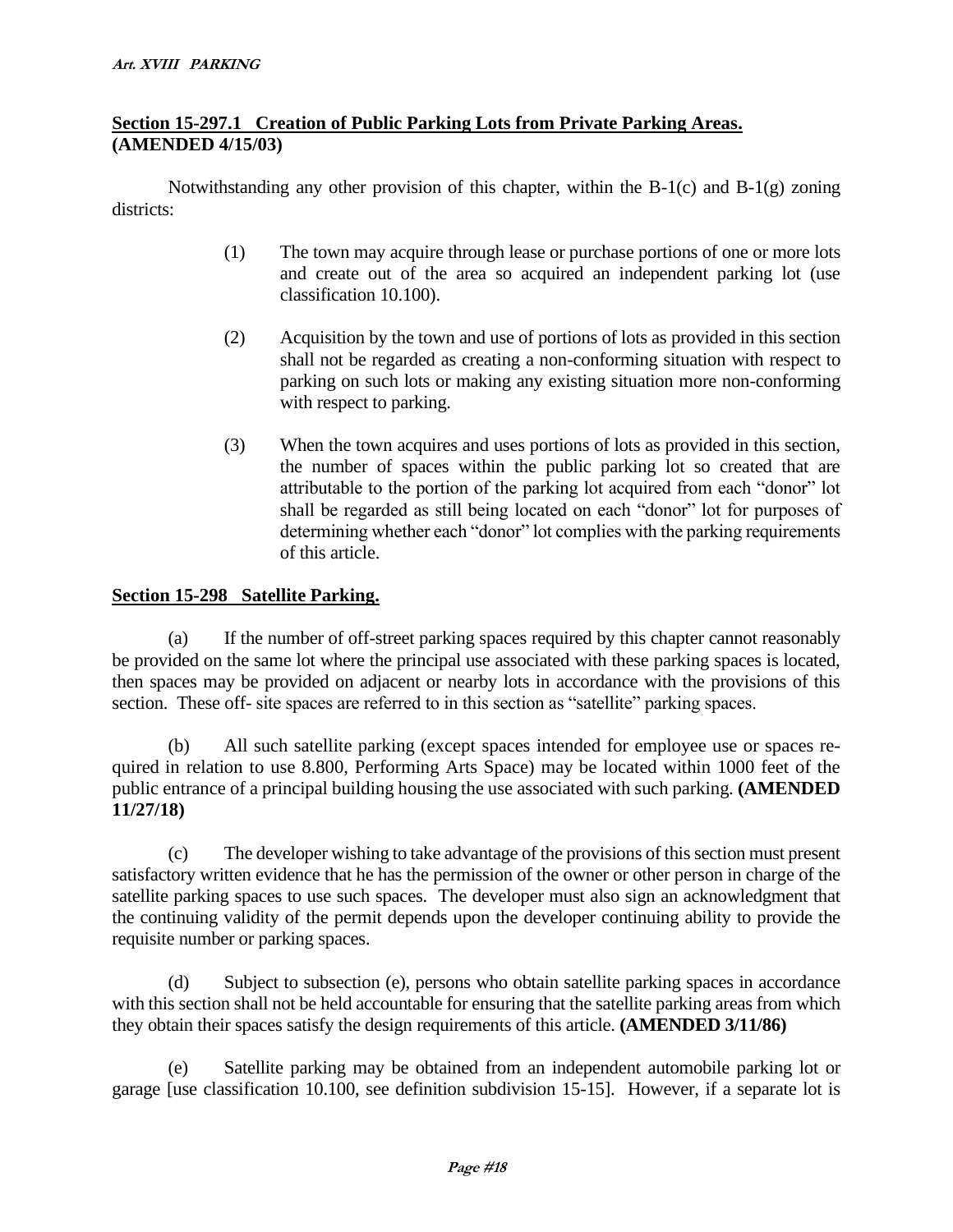owned by an enterprise needing off-site parking and is leased by that enterprise for a period of more than four years (including automatic renewals or renewal options) and is used as a parking lot by that enterprise (and others may lawfully be excluded), then such off-site lot shall be regarded as part of the lot on which the enterprise is located for purposes of the paving and other design requirements of this chapter. **(AMENDED 3/11/86)**

# **Section 15-299 Special Provisions for Lots With Existing Buildings and Lots within Neighborhood Preservation Districts. (AMENDED 9/26/89)**

(a) Notwithstanding any other provisions of this chapter, whenever *(i)* there exists a lot with one or more structures on it constructed before the effective date of this chapter, and *(ii)* a change in use to other than a performing arts space (use classification 8.800) that does not involve any enlargement of a structure is proposed for such lot, and *(iii)* the parking requirements of Section 15-291 that would be applicable as a result of the proposed change cannot be satisfied on such lot because there is not sufficient area available on the lot that can practicably be used for parking, then the developer need only comply with the requirements of Section 15-291 to the extent that *(i)*  parking space is practicably available on the lot where the development is located, and *(ii)* satellite parking space is reasonably available as provided in Section 15-298. However, if satellite parking subsequently becomes reasonably available, then it shall be a continuing condition of the permit authorizing development on such lot that the developer obtain satellite parking when it does become available. **(AMENDED 11/27/18)**

- (1) Furthermore, when a business wishes to dedicate a portion of the site that would otherwise be used for parking to create an outdoor experience such as outdoor dining or seating and stage area, up to four on-site parking spaces may be relocated to satellite parking. **(AMENDED 6/22/2021)**
- (2) The flexibility provided for in subdivision (1) above shall not apply to required ADA parking spaces. **(AMENDED 6/22/2021)**

(b) Whenever the neighborhood preservation district commission determines that the number of parking spaces otherwise required by this article for a development within the neighborhood preservation district would render such development incongruous with the special character of the district, it may recommend that the permit-issuing authority wholly or partially waive such parking requirements. Upon such recommendation, the permit-issuing authority may authorize a lesser number of parking spaces than that presumptively required under this article if it concludes that such deviation *(i)* will not create problems due to increased on-street parking and *(ii)* will not constitute a threat to public safety. **(AMENDED 9/26/89)**

# **Section 15-300 Loading and Unloading Areas.**

(a) Whenever the normal operation of any development requires that goods, merchandise, or equipment be routinely delivered to or shipped from that development, a sufficient off-street loading and unloading area must be provided in accordance with this section to accommodate the delivery or shipment operations in a safe and convenient manner.